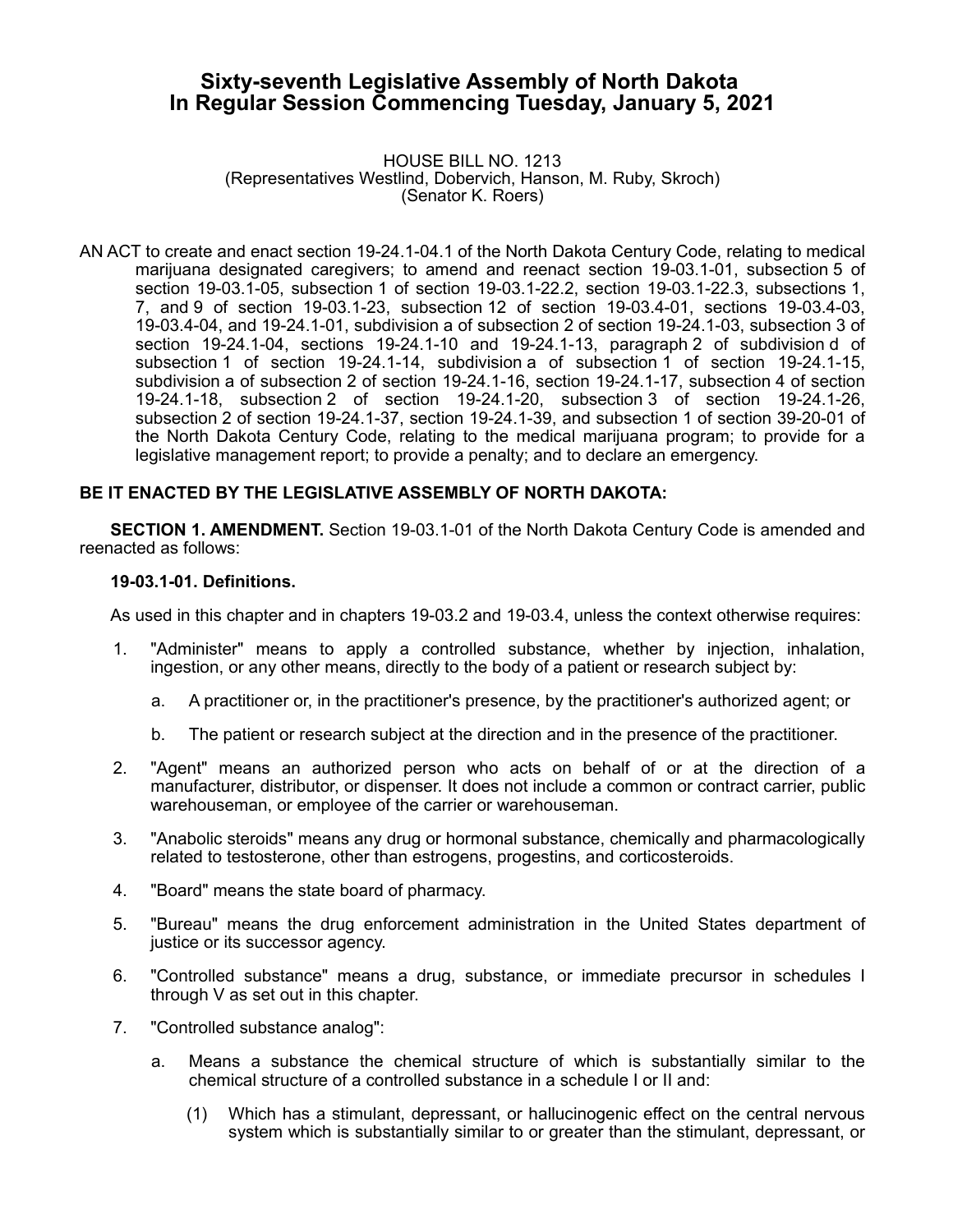hallucinogenic effect on the central nervous system of a controlled substance in schedule I or II; or

- (2) With respect to a particular individual, which the individual represents or intends to have a stimulant, depressant, or hallucinogenic effect on the central nervous system substantially similar to or greater than the stimulant, depressant, or hallucinogenic effect on the central nervous system of a controlled substance in schedule I or II.
- b. Does not include:
	- (1) A controlled substance;
	- (2) Any substance for which there is an approved new drug application; or
	- (3) With respect to a particular individual, any substance, if an exemption is in effect for investigational use, for that individual, under section 505 of the Federal Food, Drug, and Cosmetic Act [21 U.S.C. 355] to the extent conduct with respect to the substance is pursuant to the exemption.
- 8. "Counterfeit substance" means a controlled substance which, or the container or labeling of which, without authorization, bears the trademark, trade name, or other identifying mark, imprint, number or device, or any likeness thereof, of a manufacturer, distributor, or dispenser other than the person who in fact manufactured, distributed, or dispensed the substance.
- 9. "Deliver" or "delivery" means the actual, constructive, or attempted transfer from one person to another of a controlled substance whether or not there is an agency relationship.
- 10. "Dispense" means to deliver a controlled substance to an ultimate user or research subject by or pursuant to the lawful order of a practitioner, including the prescribing, administering, packaging, labeling, or compounding necessary to prepare the substance for that delivery.
- 11. "Dispenser" means a practitioner who dispenses.
- 12. "Distribute" means to deliver other than by administering or dispensing a controlled substance.
- 13. "Distributor" means a person who distributes.
- 14. "Drug" means:
	- a. Substances recognized as drugs in the official United States pharmacopeia national formulary, or the official homeopathic pharmacopeia of the United States, or any supplement to any of them;
	- b. Substances intended for use in the diagnosis, cure, mitigation, treatment, or prevention of disease in individuals or animals;
	- c. Substances, other than food, intended to affect the structure or any function of the body of individuals or animals; and
	- d. Substances intended for use as a component of any article specified in subdivision a, b, or c. The term does not include devices or their components, parts, or accessories.
- 15. "Hashish" means the resin extracted from any part of the plant cannabis with or without its adhering plant parts, whether growing or not, and every compound, manufacture, salt, derivative, mixture, or preparation of the resin.
- 16. "Immediate precursor" means a substance: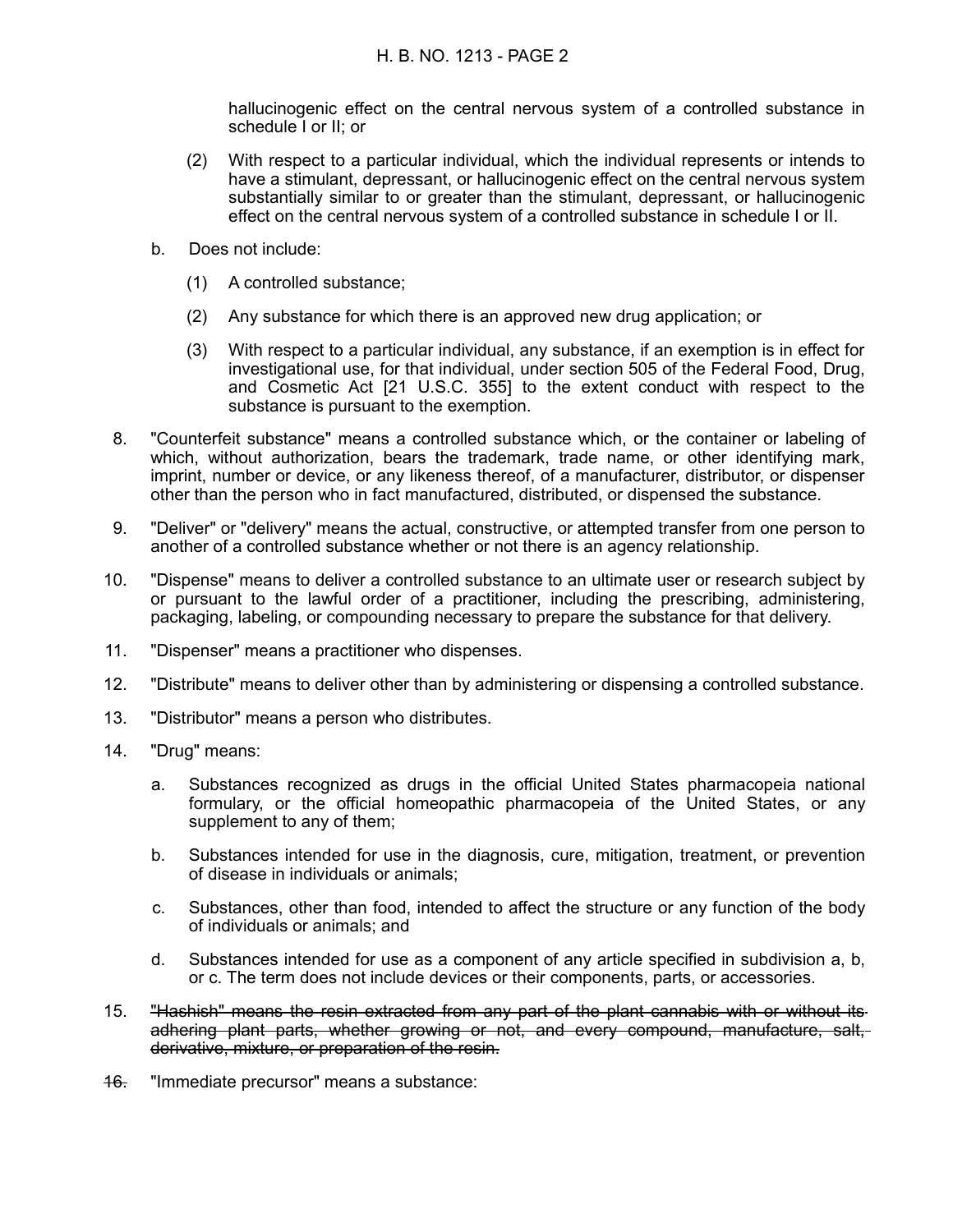- a. That the board has found to be and by rule designates as being the principal compound commonly used or produced primarily for use in the manufacture of a controlled substance;
- b. That is an immediate chemical intermediary used or likely to be used in the manufacture of the controlled substance; and
- c. The control of which is necessary to prevent, curtail, or limit the manufacture of the controlled substance.
- 17.16. "Manufacture" means the production, preparation, propagation, compounding, conversion, or processing of a controlled substance, either directly or indirectly by extraction from substances of natural origin, or independently by means of chemical synthesis, or by a combination of extraction and chemical synthesis and includes any packaging or repackaging of the substance or labeling or relabeling of its container. The term does not include the preparation or compounding of a controlled substance by an individual for the individual's own use or the preparation, compounding, packaging, or labeling of a controlled substance:
	- a. By a practitioner as an incident to the practitioner's administering or dispensing of a controlled substance in the course of the practitioner's professional practice; or
	- b. By a practitioner, or by the practitioner's authorized agent under the practitioner's supervision, for the purpose of, or as an incident to, research, teaching, or chemical analysis and not for sale.
- 18.17. "Marijuana" means all parts of the plant of the genus cannabis sativa L, whether growing or not; the seeds thereof; the resin extracted from any part of the plant; and every compound, manufacture, salt, derivative, mixture, or preparation of the plant, its seeds, or resin. The term does not include the:
	- a. The tetrahydrocannabinol extracted or isolated from the plant;
	- b. The mature stalks of the plant, fiber produced from the stalks, oil or cake made from the seeds of the plant, any other compound, manufacture, salt, derivative, mixture, or preparation of mature stalks, except the resin extracted therefrom, fiber, oil, or cake, or the sterilized seed of the plant which is incapable of germination. The term marijuana does not include hemp as defined in title 4.1.;
	- c. Hemp as defined in chapter 4.1 18.1; or
	- d. A prescription drug approved by the United States food and drug administration under section 505 of the Federal Food, Drug, and Cosmetic Act [21 U.S.C. 355].
- 19.18. "Narcotic drug" means any of the following, whether produced directly or indirectly by extraction from substances of vegetable origin, or independently by means of chemical synthesis, or by a combination of extraction and chemical synthesis:
	- a. Opium and opiate and any salt, compound, derivative, or preparation of opium or opiate.
	- b. Any salt, compound, isomer, derivative, or preparation thereof which is chemically equivalent or identical with any of the substances referred to in subdivision a, but not including the isoquinoline alkaloids of opium.
	- c. Opium poppy and poppy straw.
	- d. Coca leaves and any salt, compound, derivative, or preparation of coca leaves, any salt, compound, isomer, derivative, or preparation thereof which is chemically equivalent or identical with any of these substances, but not including decocainized coca leaves or extractions of coca leaves which do not contain cocaine or ecgonine.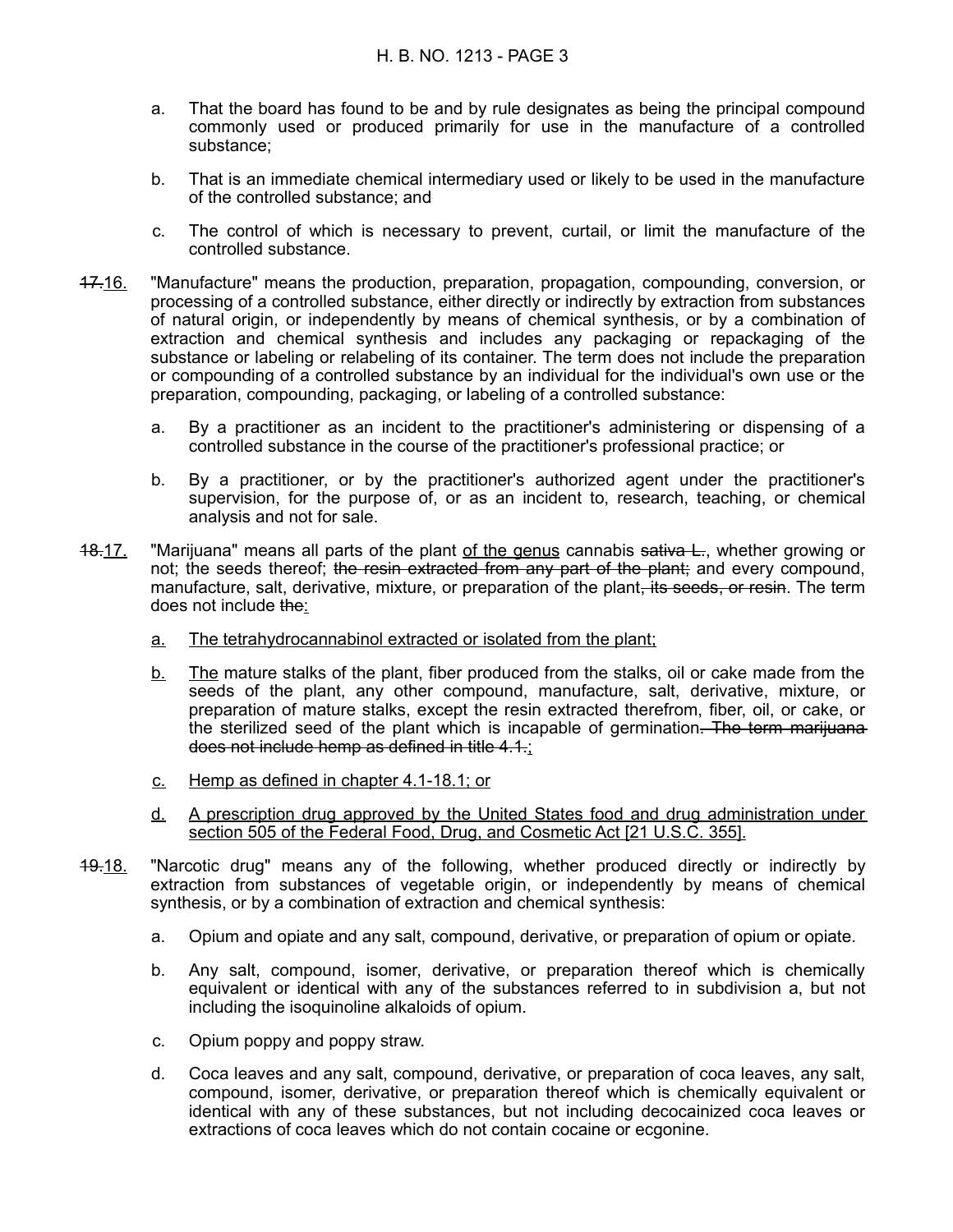# H. B. NO. 1213 - PAGE 4

- 20.19. "Opiate" means any substance having an addiction-forming or addiction-sustaining liability similar to morphine or being capable of conversion into a drug having addiction-forming or addiction-sustaining liability. The term does not include, unless specifically designated as controlled under section 19-03.1-02, the dextrorotatory isomer of 3-methoxy-n-methylmorphinan and its salts (dextromethorphan). The term includes its racemic and levorotatory forms.
- 24.20. "Opium poppy" means the plant of the species papaver somniferum L., except its seeds.
- 22.21. "Over-the-counter sale" means a retail sale of a drug or product other than a controlled, or imitation controlled, substance.
- 23.22. "Person" means individual, corporation, limited liability company, government or governmental subdivision or agency, business trust, estate, trust, partnership or association, or any other legal entity.
- 24.23. "Poppy straw" means all parts, except the seeds, of the opium poppy, after mowing.
- 25.24. "Practitioner" means:
	- a. A physician, dentist, veterinarian, pharmacist, scientific investigator, or other person licensed, registered, or otherwise permitted by the jurisdiction in which the individual is practicing to distribute, dispense, conduct research with respect to, or to administer a controlled substance in the course of professional practice or research.
	- b. A pharmacy, hospital, or other institution licensed, registered, or otherwise permitted to distribute, dispense, conduct research with respect to, or to administer a controlled substance in the course of professional practice or research in this state.
- 26.25. "Production" includes the manufacturing, planting, cultivating, growing, or harvesting of a controlled substance.
- 27.26. "Sale" includes barter, exchange, or gift, or offer therefor, and each such transaction made by a person, whether as principal, proprietor, agent, servant, or employee.
- 28.27. "Scheduled listed chemical product" means a product that contains ephedrine, pseudoephedrin, or phenylpropanolamine, or each of the salts, optical isomers, and salts of optical isomers of each chemical, and that may be marketed or distributed in the United States under the Federal Food, Drug, and Cosmetic Act [21 U.S.C. 301 et seq.] as a nonprescription drug unless prescribed by a licensed physician.
- 29.28. "State" when applied to a part of the United States includes any state, district, commonwealth, territory, insular possession thereof, and any area subject to the legal authority of the United States.
- 30.29. "Ultimate user" means an individual who lawfully possesses a controlled substance for the individual's own use or for the use of a member of the individual's household or for administering to an animal owned by the individual or by a member of the individual's household.

**SECTION 2. AMENDMENT.** Subsection 5 of section 19-03.1-05 of the North Dakota Century Code is amended and reenacted as follows:

5. Hallucinogenic substances. Unless specifically excepted or unless listed in another schedule, any material, compound, mixture, or preparation containing any quantity of the following hallucinogenic substances, including their salts, isomers, and salts of isomers whenever the existence of those salts, isomers, and salts of isomers is possible within the specific chemical designation (for purposes of this subsection only, the term "isomer" includes the optical, position, and geometric isomers):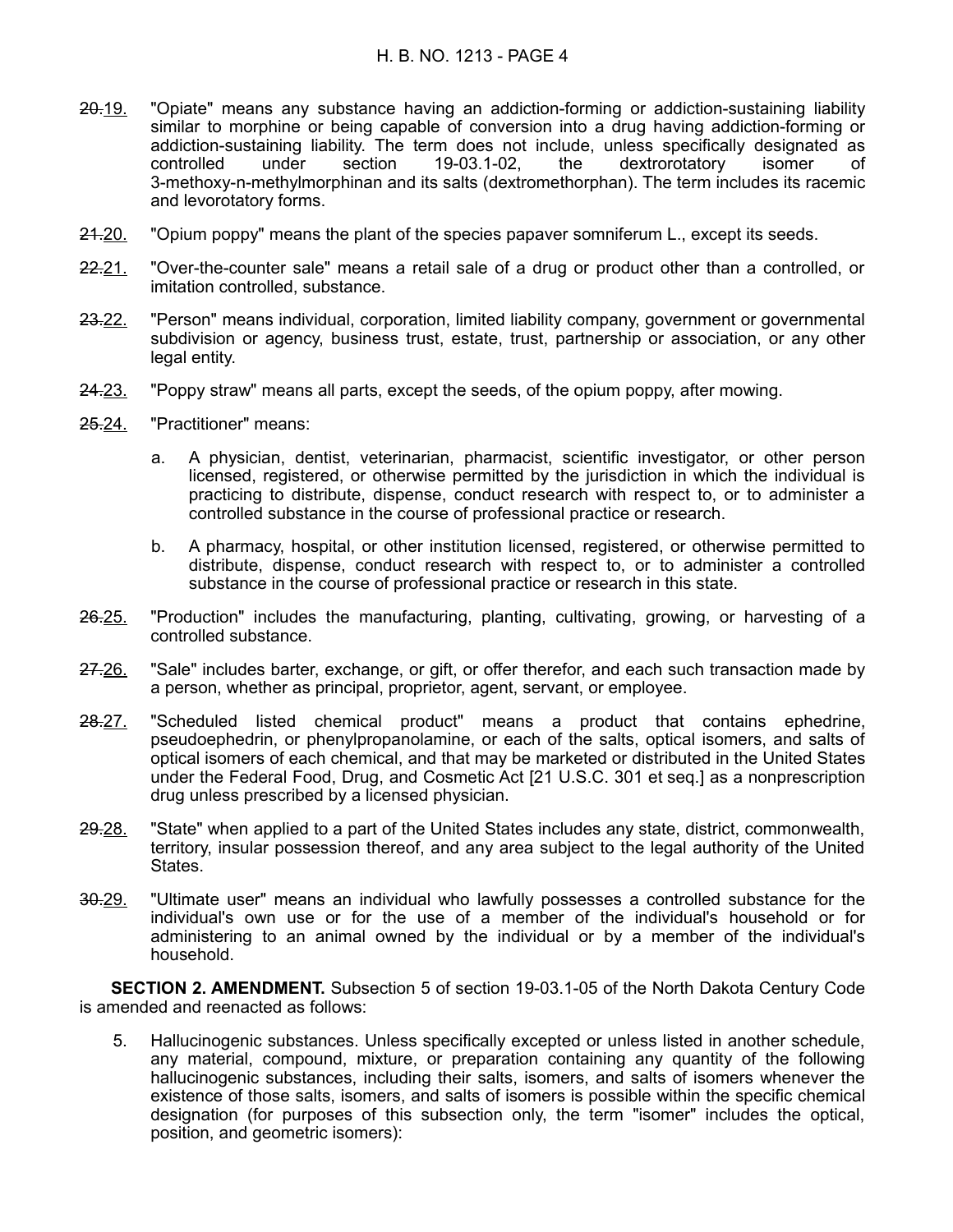- a. Alpha-ethyltryptamine, its optical isomers, salts, and salts of isomers (also known as etryptamine; a-ethyl-1H-indole-3-ethanamine; 3-(2-aminobutyl) indole).
- b. Alpha-methyltryptamine.
- c. 4-methoxyamphetamine (also known as 4-methoxy-a-methylphenethylamine; paramethoxyamphetamine; PMA).
- d. N-hydroxy-3,4-methylenedioxyamphetamine (also known as N-hydroxy-alpha-methyl-3,4(methylenedioxy)phenylamine, and N-hydroxy MDA.
- e. Hashish.
- f. Ibogaine (also known as 7-Ethyl-6, 6B, 7, 8, 9, 10, 12, 13-octahydro-2-methoxy-6, 9 methano-5 H-pyrido [1', 2':1,2] azepino (5,4-b) indole; Tabernanthe iboga).
- g.f. Lysergic acid diethylamide.
- h.g. Marijuana.
- i.h. Parahexyl (also known as 3-Hexyl-1-hydroxy-7,8,9,10-tetrahydro- 6,6,9-trimethyl-6Hdibenzol[b,d]pyran; Synhexyl).
- $\frac{1}{1}$ . Peyote (all parts of the plant presently classified botanically as Lophophora williamsii Lemaire, whether growing or not, the seeds thereof, any extract from any part of such plant, and every compound, manufacture, salts, derivative, mixture, or preparation of such plant, its seeds, or its extracts).
- k.j. N-ethyl-3-piperidyl benzilate.
- l.k. N-methyl-3-piperidyl benzilate.
- m.<u>l.</u> Psilocybin.
- n.m. (1) Tetrahydrocannabinols, meaning tetrahydrocannabinols naturally contained in a plant of the genus Cannabis (cannabis plant), as well as synthetic equivalents of the substances contained in the cannabis plant, or in the resinous extractives of such plant, including synthetic substances, derivatives, and their isomers with similar chemical structure and pharmacological activity to those substances contained in the plant; excluding tetrahydrocannabinols found in hemp as defined in title  $4.1$ ; such as the following:
	- $(1)$ (a) Delta-1 cis or trans tetrahydrocannabinol, and their optical isomers. Other names: Delta-9-tetrahydrocannabinol.
	- (2)(b) Delta-6 cis or trans tetrahydrocannabinol, and their optical isomers. Other names: Delta-8-tetrahydrocannabinol.
	- $\frac{3(0)}{2}$  Delta-3,4 cis or trans tetrahydrocannabinol, and its optical isomers.

(Since nomenclature of these substances is not internationally standardized, compounds of these structures, regardless of numerical designation of atomic positions covered.)

- (2) Tetrahydrocannabinols do not include:
	- (a) The allowable amount of total tetrahydrocannabinol found in hemp as defined in chapter 4.1-18.1; or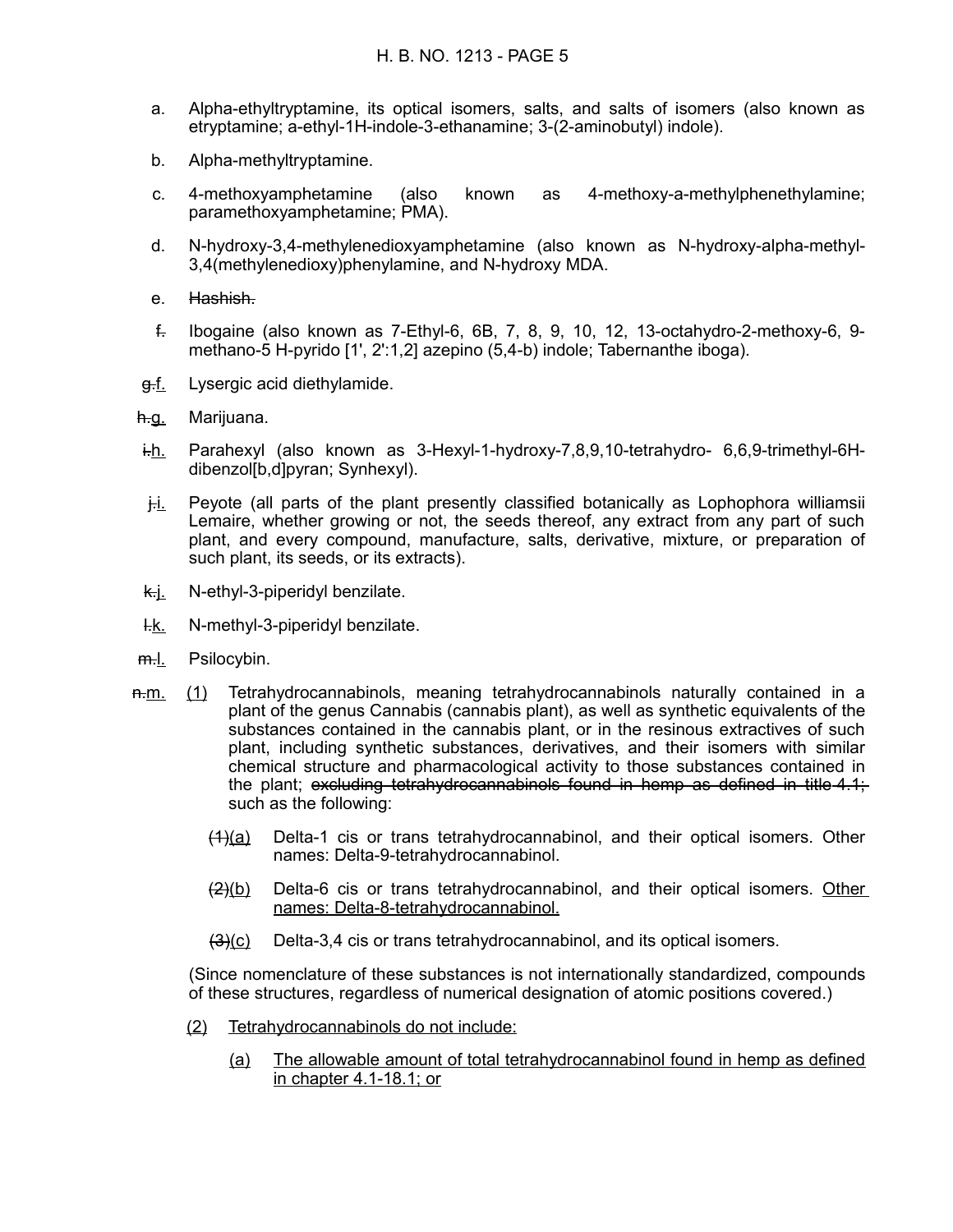- (b) A prescription drug approved by the United States food and drug administration under section 505 of the Federal Food, Drug, and Cosmetic Act [21 U.S.C. 355].
- $\Theta$ -n. Cannabinoids, synthetic. It includes the chemicals and chemical groups listed below, including their homologues, salts, isomers, and salts of isomers. The term "isomer" includes the optical, position, and geometric isomers.
	- (1) Indole carboxaldehydes. Any compound structurally derived from 1H-indole-3 carboxaldehyde or 1H-2-carboxaldehyde substituted in both of the following ways: at the nitrogen atom of the indole ring by an alkyl, haloalkyl, cyanoalkyl, alkenyl, cycloalkylmethyl, cycloalkylethyl, 1-(N-methyl-2-piperidinyl)methyl, 2-(4-<br>morpholinyl)ethyl, 1-(N-methyl-2-pyrrolidinyl)methyl, 1-(N-methyl-3morpholinyl)ethyl, 1-(N-methyl-2-pyrrolidinyl)methyl, morpholinyl)methyl, tetrahydropyranylmethyl, benzyl, or halo benzyl group; and, at the hydrogen of the carboxaldehyde by a phenyl, benzyl, cumyl, naphthyl, adamantyl, cyclopropyl, pyrrolidinyl, piperazinyl, or propionaldehyde group whether or not the compound is further modified to any extent in the following ways:
		- (a) Substitution to the indole ring to any extent; or
		- (b) Substitution to the phenyl, benzyl, cumyl, naphthyl, adamantyl, cyclopropyl, pyrrolidinyl, piperazinyl, or propionaldehyde group to any extent; or
		- (c) A nitrogen heterocyclic analog of the indole ring; or
		- (d) A nitrogen heterocyclic analog of the phenyl, benzyl, naphthyl, adamantyl, or cyclopropyl ring.
		- (e) Examples include:
			- [1] 1-Pentyl-3-(1-naphthoyl)indole Other names: JWH-018 and AM-678.
			- [2] 1-Butyl-3-(1-naphthoyl)indole Other names: JWH-073.
			- [3] 1-Pentyl-3-(4-methoxy-1-naphthoyl)indole Other names: JWH-081.
			- [4] 1-[2-(4-morpholinyl)ethyl]-3-(1-naphthoyl)indole Other names: JWH-200.
			- [5] 1-Propyl-2-methyl-3-(1-naphthoyl)indole Other names: JWH-015.
			- [6] 1-Hexyl-3-(1-naphthoyl)indole Other names: JWH-019.
			- [7] 1-Pentyl-3-(4-methyl-1-naphthoyl)indole Other names: JWH-122.
			- [8] 1-Pentyl-3-(4-ethyl-1-naphthoyl)indole Other names: JWH-210.
			- [9] 1-Pentyl-3-(4-chloro-1-naphthoyl)indole Other names: JWH-398.
			- [10] 1-(5-fluoropentyl)-3-(1-naphthoyl)indole Other names: AM-2201.
			- [11] 1-(2-cyclohexylethyl)-3-(2-methoxyphenylacetyl)indole Other names: RCS-8.
			- [12] 1-Pentyl-3-(2-methoxyphenylacetyl)indole Other names: JWH-250.
			- [13] 1-Pentyl-3-(2-methylphenylacetyl)indole Other names: JWH-251.
			- [14] 1-Pentyl-3-(2-chlorophenylacetyl)indole Other names: JWH-203.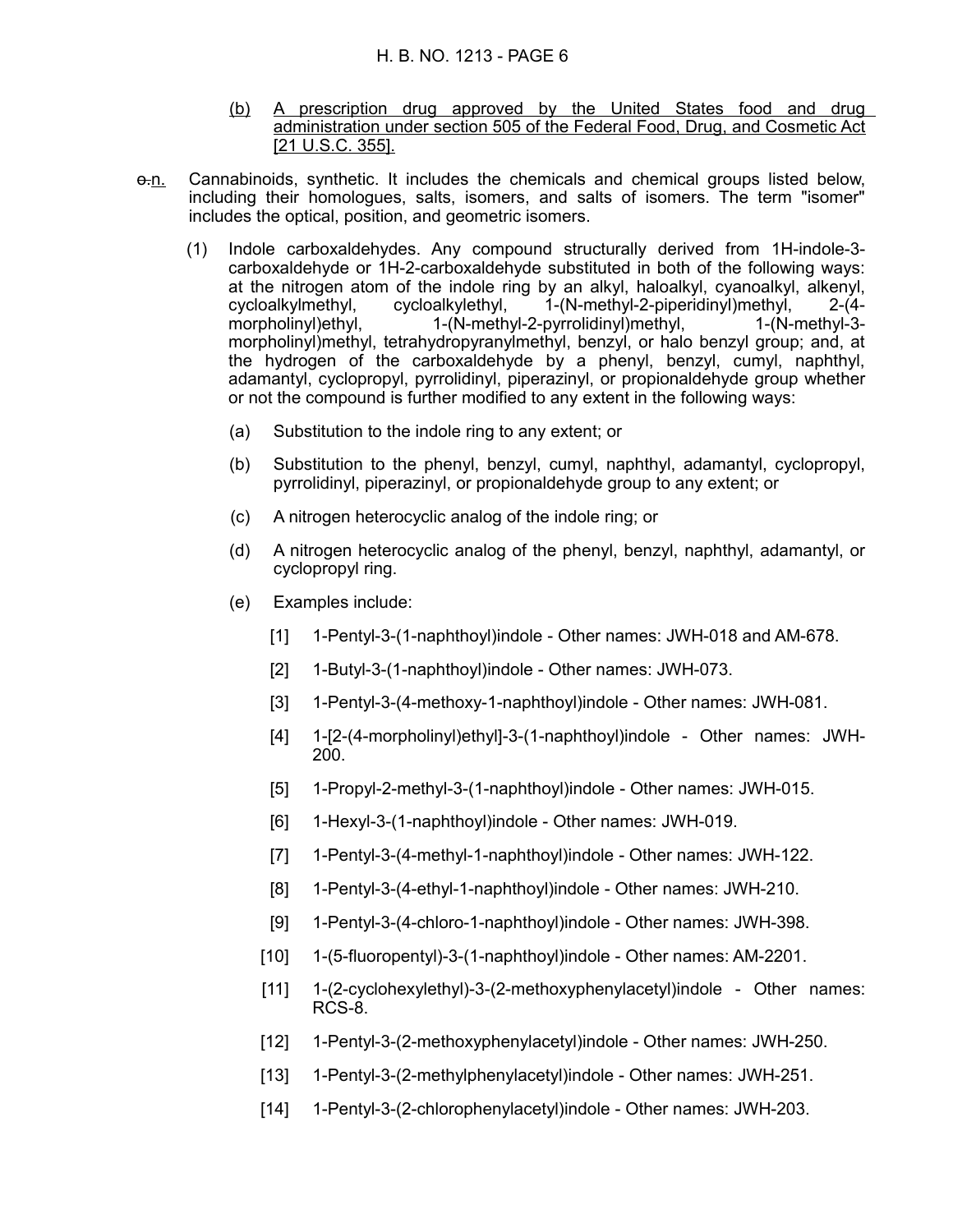- [15] 1-Pentyl-3-(4-methoxybenzoyl)indole Other names: RCS-4.
- [16] (1-(5-fluoropentyl)-3-(2-iodobenzoyl)indole) Other names: AM-694.
- [17] (4-Methoxyphenyl)-[2-methyl-1-(2-(4-morpholinyl)ethyl)indol-3 yl]methanone - Other names: WIN 48,098 and Pravadoline.
- [18] (1-Pentylindol-3-yl)-(2,2,3,3-tetramethylcyclopropyl)methanone -- Other names: UR-144.
- [19] (1-(5-fluoropentyl)indol-3-yl)-(2,2,3,3-tetramethylcyclopropyl)methanone Other names: XLR-11.
- [20] (1-(2-morpholin-4-ylethyl)-1H-indol-3-yl)-(2,2,3,3 tetramethylcyclopropyl)methanone - Other names: A-796,260.
- [21] (1-(5-fluoropentyl)-1H-indazol-3-yl)(naphthalen-1-yl)methanone -- Other names: THJ-2201.
- [22] 1-naphthalenyl(1-pentyl-1H-indazol-3-yl)-methanone -- Other names: THJ-018.
- [23] (1-(5-fluoropentyl)-1H-benzo[d]imidazol-2-yl)(naphthalen-1-yl)methanone - Other names: FUBIMINA.
- [24] 1-[(N-methylpiperidin-2-yl)methyl]-3-(adamant-1-oyl) indole Other names: AM-1248.
- [25] 1-Pentyl-3-(1-adamantoyl)indole Other names: AB-001 and JWH-018 adamantyl analog.
- (2) Indole carboxamides. Any compound structurally derived from 1H-indole-3 carboxamide or 1H-2-carboxamide substituted in both of the following ways: at the nitrogen atom of the indole ring by an alkyl, haloalkyl, cyanoalkyl, alkenyl, cycloalkylmethyl, cycloalkylethyl, 1-(N-methyl-2-piperidinyl)methyl, 2-(4 morpholinyl)ethyl, 1-(N-methyl-2-pyrrolidinyl)methyl, 1-(N-methyl-3 morpholinyl)methyl, tetrahydropyranylmethyl, benzyl, or halo benzyl group; and, at the nitrogen of the carboxamide by a phenyl, benzyl, cumyl, naphthyl, adamantyl, cyclopropyl, or propionaldehyde group whether or not the compound is further modified to any extent in the following ways:
	- (a) Substitution to the indole ring to any extent; or
	- (b) Substitution to the phenyl, benzyl, cumyl, naphthyl, adamantyl, cyclopropyl, or propionaldehyde group to any extent; or
	- (c) A nitrogen heterocyclic analog of the indole ring; or
	- (d) A nitrogen heterocyclic analog of the phenyl, benzyl, naphthyl, adamantyl, or cyclopropyl ring.
	- (e) Examples include:
		- [1] N-Adamantyl-1-pentyl-1H-indole-3-carboxamide Other names: JWH-018 adamantyl carboxamide, APICA, SDB-001, and 2NE1.
		- [2] N-Adamantyl-1-fluoropentylindole-3-carboxamide Other names: STS-135.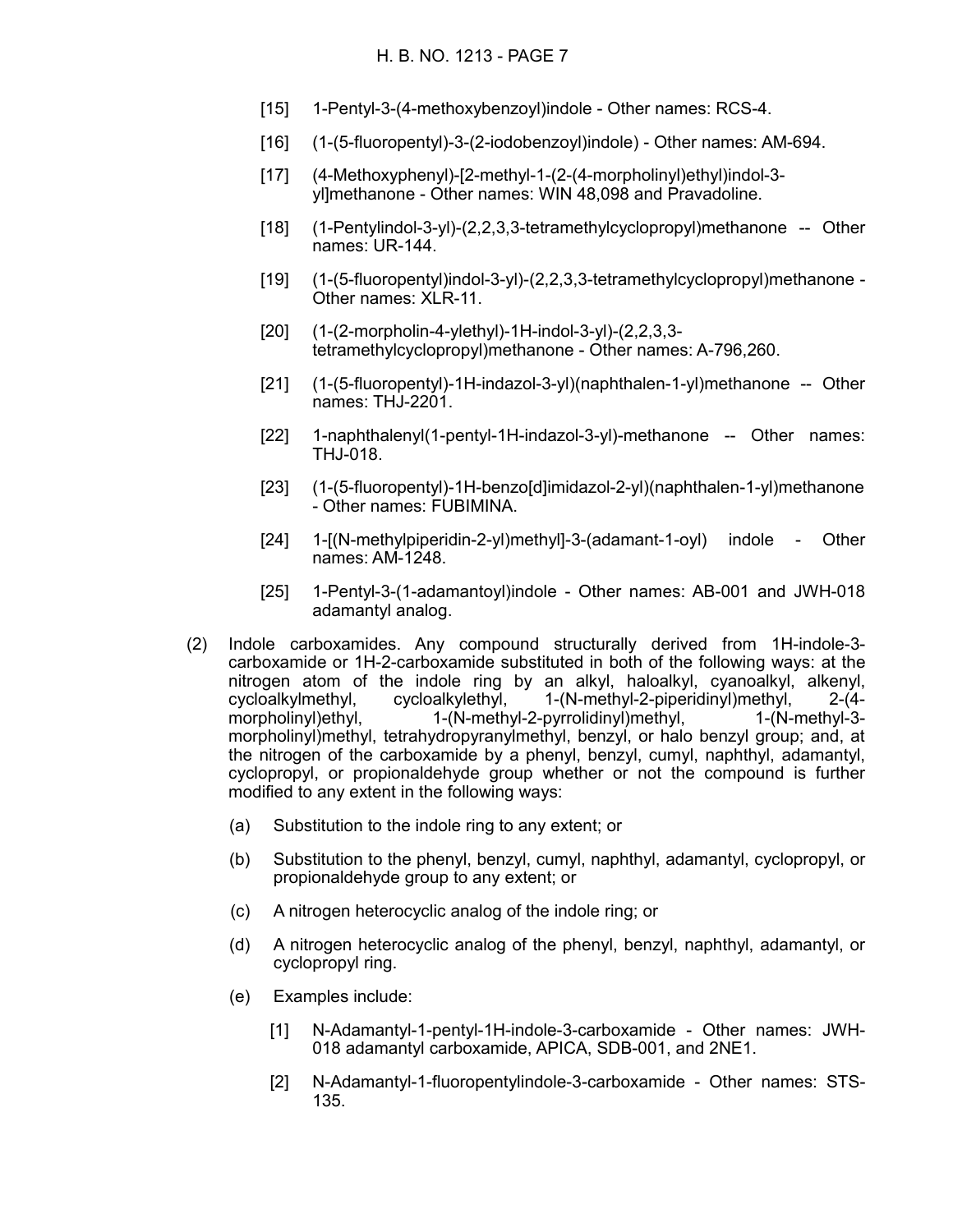- [3] N-Adamantyl-1-pentyl-1H-Indazole-3-carboxamide Other names: AKB 48 and APINACA.
- [4] N-1-naphthalenyl-1-pentyl-1H-indole-3-carboxamide Other names: NNEI and MN-24.
- [5] N-(1-Amino-3,3-dimethyl-1-oxobutan-2-yl)-1-pentyl-1H-indole-3 carboxamide - Other names: ADBICA.
- [6] (S)-N-(1-amino-3-methyl-1-oxobutan-2-yl)-1-pentyl-1H-indazole-3 carboxamide - Other names: AB-PINACA.
- [7] N-[(1S)-1-(aminocarbonyl)-2-methylpropyl]-1-[(4-fluorophenyl)methyl]- 1H-indazole-3-carboxamide - Other names: AB-FUBINACA.
- [8] N-(1-amino-3-methyl-1-oxobutan-2-yl)-1-(5-fluoropentyl)-1H-indazole-3 carboxamide - Other names: 5-Fluoro AB-PINACA and 5F-AB-PINACA.
- [9] N-(1-amino-3,3-dimethyl-1-oxobutan-2-yl)-1-pentyl-1H-indazole-3 carboxamide - Other names: ADB-PINACA.
- [10] N-[(1S)-1-(aminocarbonyl)-2-methylpropyl]-1-(cyclohexylmethyl)-1Hindazole-3-carboxamide - Other names: AB-CHMINACA.
- [11] N-(1-Amino-3,3-dimethyl-1-oxobutan-2-yl)-1-(4-fluorobenzyl)-1Hindazole-3-carboxamide - Other names: ADB-FUBINACA.
- [12] N-((3s,5s,7s)-adamantan-1-yl)-1-(4-fluorobenzyl)-1H-indazole-3 carboxamide - Other names: FUB-AKB48 and AKB48 N-(4-fluorobenzyl) analog.
- [13] 1-(5-fluoropentyl)-N-(quinolin-8-yl)-1H-indazole-3-carboxamide Other names: 5-fluoro-THJ.
- [14] methyl 2-(1-(5-fluoropentyl)-1H-indazole-3-carboxamido)-3 methylbutanoate - Other names: 5-fluoro AMB and 5F-AMB.
- [15] methyl 2-(1-(4-fluorobenzyl)-1H-indazole-3-carboxamido)-3 methylbutanoate - Other names: FUB-AMB, MMB-FUBINACA, and AMB-FUBINACA.
- [16] N-[1-(aminocarbonyl)-2,2-dimethylpropyl]-1-(cyclohexylmethyl)-1 H-indazole-3-carboxamide - Other names: MAB-CHMINACA and ADB-CHMINACA.
- [17] Methyl 2-(1-(5-fluoropentyl)-1H-indazole-3-carboxamido)-3,3 dimethylbutanoate - Other names: 5F-ADB and 5F-MDMB-PINACA.
- [18] N-(adamantan-1-yl)-1-(5-fluoropentyl)-1H-indazole-3-carboxamide Other names: 5F-APINACA and 5F-AKB48.
- [19] Methyl 2-(1-(cyclohexylmethyl)-1H-indole-3-carboxamido)-3,3 dimethylbutanoate - Other names: MDMB-CHMICA and MMB-CHMINACA.
- [20] Methyl 2-(1-(4-fluorobenzyl)-1H-indazole-3-carboxamido)-3,3 dimethylbutanoate - Other names: MDMB-FUBINACA.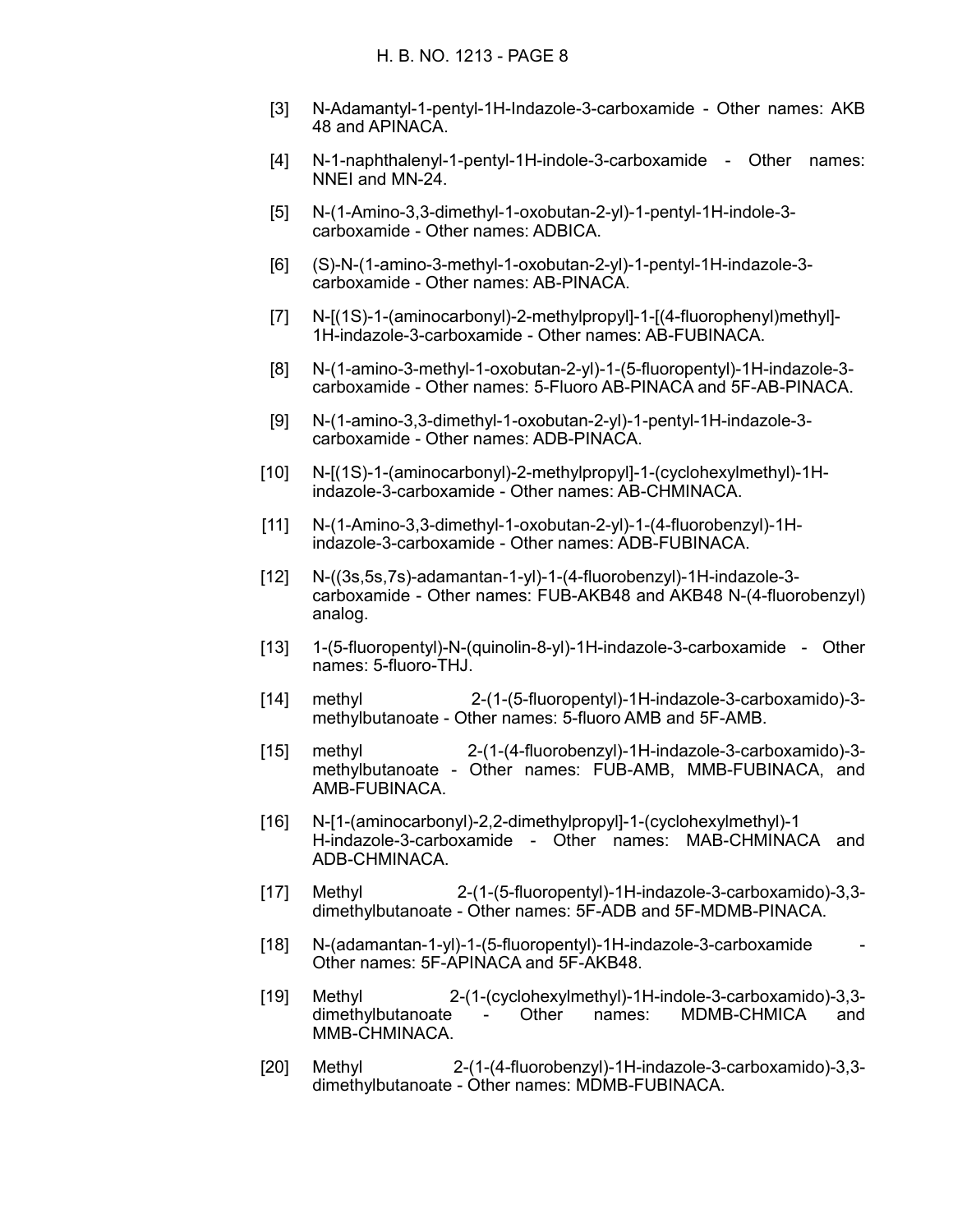- [21] 1-(4-cyanobutyl)-N-(2-phenylpropan-2-yl)-1H-indazole-3-carboxamide Other names: 4-CN-CUMYL-BUTINACA; 4-cyano- CUMYL-BUTINACA; 4-CN-CUMYL BINACA; CUMYL-4CN -BINACA; SGT-78.
- [22] methyl 2-(1-(cyclohexylmethyl)-1H-indole-3-carboxamido)- 3-methylbutanoate - Other names: MMB-CHMICA, AMB-CHMICA.
- [23] 1-(5-fluoropentyl)-N-(2-phenylpropan-2-yl)-1H-pyrrolo[2,3-b]pyridine-3 carboxamide - Other names: 5F-CUMYL-P7AICA.
- (3) Indole carboxylic acids. Any compound structurally derived from 1H-indole-3 carboxylic acid or 1H-2-carboxylic acid substituted in both of the following ways: at the nitrogen atom of the indole ring by an alkyl, haloalkyl, cyanoalkyl, alkenyl, cycloalkylmethyl, cycloalkylethyl, 1-(N-methyl-2-piperidinyl)methyl, 2-(4 morpholinyl)ethyl, 1-(N-methyl-2-pyrrolidinyl)methyl, 1-(N-methyl-3 morpholinyl)methyl, tetrahydropyranylmethyl, benzyl, or halo benzyl group; and, at the hydroxyl group of the carboxylic acid by a phenyl, benzyl, cumyl, naphthyl, adamantyl, cyclopropyl, or propionaldehyde group whether or not the compound is further modified to any extent in the following ways:
	- (a) Substitution to the indole ring to any extent; or
	- (b) Substitution to the phenyl, benzyl, cumyl, naphthyl, adamantyl, cyclopropyl, propionaldehyde group to any extent; or
	- (c) A nitrogen heterocyclic analog of the indole ring; or
	- (d) A nitrogen heterocyclic analog of the phenyl, benzyl, naphthyl, adamantyl, or cyclopropyl ring.
	- (e) Examples include:
		- [1] 1-(cyclohexylmethyl)-1H-indole-3-carboxylic acid 8-quinolinyl ester Other names: BB-22 and QUCHIC.
		- [2] naphthalen-1-yl 1-(4-fluorobenzyl)-1H-indole-3-carboxylate Other names: FDU-PB-22.
		- [3] 1-pentyl-1H-indole-3-carboxylic acid 8-quinolinyl ester Other names: PB-22 and QUPIC.
		- [4] 1-(5-Fluoropentyl)-1H-indole-3-carboxylic acid 8-quinolinyl ester Other names: 5-Fluoro PB-22 and 5F-PB-22.
		- [5] quinolin-8-yl-1-(4-fluorobenzyl)-1H-indole-3-carboxylate Other names: FUB-PB-22.
		- [6] naphthalen-1-yl 1-(5-fluoropentyl)-1H-indole-3-carboxylate Other names: NM2201 and CBL2201.
- (4) Naphthylmethylindoles. Any compound containing a 1H-indol-3-yl-(1 naphthyl)methane structure with substitution at the nitrogen atom of the indole ring by an alkyl, haloalkyl, cyanoalkyl, alkenyl, cycloalkylmethyl, cycloalkylethyl, 1-(Nmethyl-2-piperidinyl)methyl, 2-(4-morpholinyl)ethyl, 1-(N-methyl-2pyrrolidinyl)methyl, 1-(N-methyl-3-morpholinyl)methyl, or (tetrahydropyran-4 yl)methyl group whether or not further substituted in the indole ring to any extent and whether or not substituted in the naphthyl ring to any extent. Examples include:
	- (a) 1-Pentyl-1H-indol-3-yl-(1-naphthyl)methane Other names: JWH-175.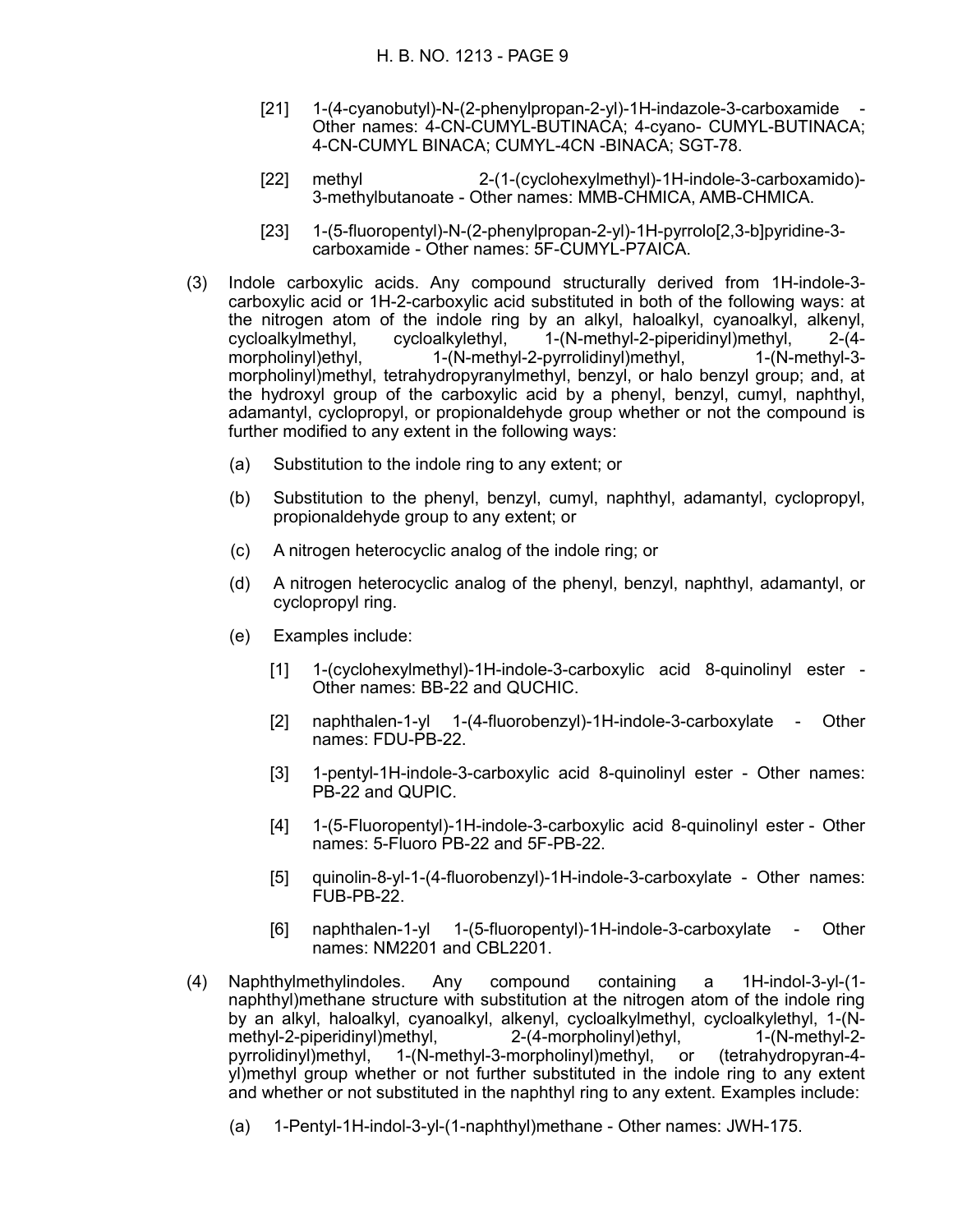- (b) 1-Pentyl-1H-indol-3-yl-(4-methyl-1-naphthyl)methane Other names: JWH-184.
- (5) Naphthoylpyrroles. Any compound containing a 3-(1-naphthoyl)pyrrole structure with substitution at the nitrogen atom of the pyrrole ring by an alkyl, haloalkyl, cyanoalkyl, alkenyl, cycloalkylmethyl, cycloalkylethyl, 1-(N-methyl-2 piperidinyl)methyl, 2-(4-morpholinyl)ethyl, 1-(N-methyl-2-pyrrolidinyl)methyl, 1-(Nmethyl-3-morpholinyl)methyl, or (tetrahydropyran-4- yl)methyl group whether or not further substituted in the pyrrole ring to any extent, whether or not substituted in the naphthyl ring to any extent. Examples include: (5-(2-fluorophenyl)-1-pentylpyrrol-3 yl)-naphthalen-1-ylmethanone - Other names: JWH-307.
- (6) Naphthylmethylindenes. Any compound containing a naphthylideneindene structure with substitution at the 3-position of the indene ring by an alkyl, haloalkyl, cyanoalkyl, alkenyl, cycloalkylmethyl, cycloalkylethyl, 1-(N-methyl- 2 piperidinyl)methyl, 2 (4 morpholinyl)ethyl, 1-(N-methyl-2- pyrrolidinyl)methyl, 1-(Nmethyl-3-morpholinyl)methyl, or (tetrahydropyran-4- yl)methyl group whether or not further substituted in the indene ring to any extent, whether or not substituted in the naphthyl ring to any extent. Examples include: E-1-[1-(1-Naphthalenylmethylene)- 1H-inden-3-yl]pentane - Other names: JWH-176.
- (7) Cyclohexylphenols. Any compound containing a 2-(3-hydroxycyclohexyl)phenol structure with substitution at the 5-position of the phenolic ring by an alkyl, haloalkyl, cyanoalkyl, alkenyl, cycloalkylmethyl, cycloalkylethyl, 1-(N-methyl-2 piperidinyl)methyl, 2-(4-morpholinyl)ethyl, 1-(N-methyl-2-pyrrolidinyl)methyl, 1-(Nmethyl-3-morpholinyl)methyl, or (tetrahydropyran-4-yl)methyl group whether or not substituted in the cyclohexyl ring to any extent. Examples include:
	- (a) 5-(1,1-dimethylheptyl)-2-[(1R,3S)-3-hydroxycyclohexyl]-phenol Other names: CP 47,497.
	- (b) 5-(1,1-dimethyloctyl)-2-[(1R,3S)-3-hydroxycyclohexyl]-phenol Other names: Cannabicyclohexanol and CP 47,497 C8 homologue.
	- (c) 5-(1,1-dimethylheptyl)-2-[(1R,2R)-5-hydroxy-2-(3-hydroxypropyl)cyclohexyl] phenol - Other names: CP 55,940.
- (8) Others specifically named:
	- (a) (6aR,10aR)-9-(hydroxymethyl)-6,6-dimethyl-3-(2-methyloctan-2-yl)- 6a,7,10,10a-tetrahydrobenzo[c]chromen-1-ol - Other names: HU-210.
	- (b) (6aS,10aS)-9-(hydroxymethyl)-6,6-dimethyl-3-(2-methyloctan-2-yl)- 6a,7,10,10a-tetrahydrobenzo[c]chromen-1-ol - Other names: Dexanabinol and HU-211.
	- (c) 2,3-Dihydro-5-methyl-3-(4-morpholinylmethyl)pyrrolo[1,2,3-de]-1,4 benzoxazin-6-yl]-1-napthalenylmethanone - Other names: WIN 55,212-2.
	- (d) Naphthalen-1-yl-(4-pentyloxynaphthalen-1-yl)methanone Other names: CB-13.
- p.o. Substituted phenethylamines. This includes any compound, unless specifically excepted, specifically named in this schedule, or listed under a different schedule, structurally derived from phenylethan-2-amine by substitution on the phenyl ring in any of the following ways, that is to say, by substitution with a fused methylenedioxy ring, fused furan ring, or fused tetrahydrofuran ring; by substitution with two alkoxy groups; by substitution with one alkoxy and either one fused furan, tetrahydrofuran, or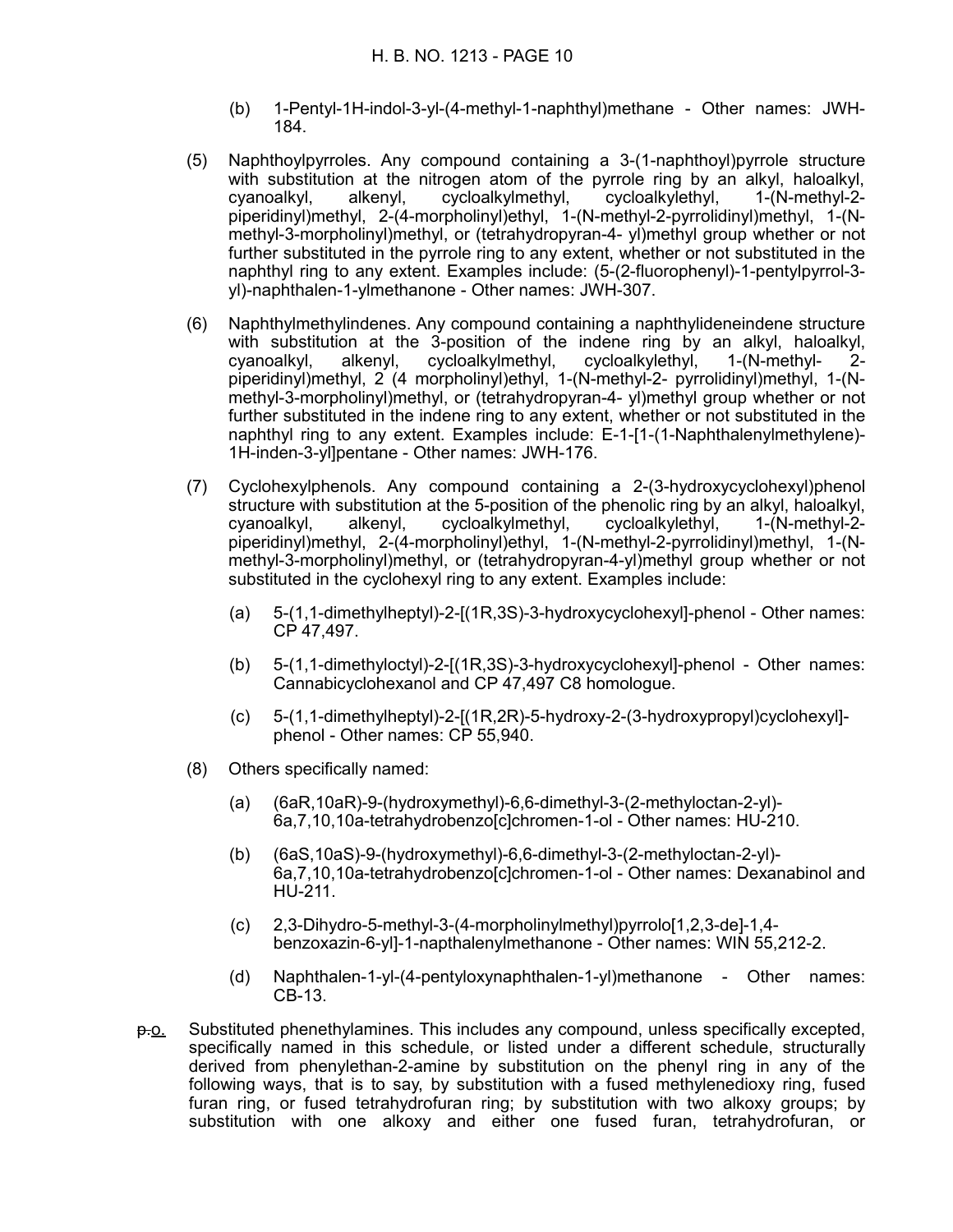tetrahydropyran ring system; or by substitution with two fused ring systems from any combination of the furan, tetrahydrofuran, or tetrahydropyran ring systems.

- (1) Whether or not the compound is further modified in any of the following ways, that is to say:
	- (a) By substitution of phenyl ring by any halo, hydroxyl, alkyl, trifluoromethyl, alkoxy, or alkylthio groups;
	- (b) By substitution at the 2-position by any alkyl groups; or
	- (c) By substitution at the 2-amino nitrogen atom with alkyl, dialkyl, benzyl, hydroxybenzyl, methylenedioxybenzyl, or methoxybenzyl groups.
- (2) Examples include:
	- (a) 2-(4-Chloro-2,5-dimethoxyphenyl)ethanamine (also known as 2C-C or 2,5- Dimethoxy-4-chlorophenethylamine).
	- (b) 2-(2,5-Dimethoxy-4-methylphenyl)ethanamine (also known as 2C-D or 2,5- Dimethoxy-4-methylphenethylamine).
	- (c) 2-(2,5-Dimethoxy-4-ethylphenyl)ethanamine (also known as 2C-E or 2,5- Dimethoxy-4-ethylphenethylamine).
	- (d) 2-(2,5-Dimethoxyphenyl)ethanamine (also known as 2C-H or 2,5- Dimethoxyphenethylamine).
	- (e) 2-(4-Iodo-2,5-dimethoxyphenyl)ethanamine (also known as 2C-I or 2,5- Dimethoxy-4-iodophenethylamine).
	- (f) 2-(2,5-Dimethoxy-4-nitro-phenyl)ethanamine (also known as 2C-N or 2,5- Dimethoxy-4-nitrophenethylamine).
	- (g) 2-(2,5-Dimethoxy-4-(n)-propylphenyl)ethanamine (also known as 2C-P or 2,5- Dimethoxy-4-propylphenethylamine).
	- (h) 2-[4-(Ethylthio)-2,5-dimethoxyphenyl]ethanamine (also known as 2C-T-2 or 2,5-Dimethoxy-4-ethylthiophenethylamine).
	- (i) 2-[4-(Isopropylthio)-2,5-dimethoxyphenyl]ethanamine (also known as 2C-T-4 or 2,5-Dimethoxy-4-isopropylthiophenethylamine).
	- (j) 2-(4-bromo-2,5-dimethoxyphenyl)ethanamine (also known as 2C-B or 2,5- Dimethoxy-4-bromophenethylamine).
	- (k) 2-(2,5-dimethoxy-4-(methylthio)phenyl)ethanamine (also known as 2C-T or 4 methylthio-2,5-dimethoxyphenethylamine).
	- (l) 1-(2,5-dimethoxy-4-iodophenyl)-propan-2-amine (also known as DOI or 2,5- Dimethoxy-4-iodoamphetamine).
	- (m) 1-(4-Bromo-2,5-dimethoxyphenyl)-2-aminopropane (also known as DOB or 2,5-Dimethoxy-4-bromoamphetamine).
	- (n) 1-(4-chloro-2,5-dimethoxy-phenyl)propan-2-amine (also known as DOC or 2,5-Dimethoxy-4-chloroamphetamine).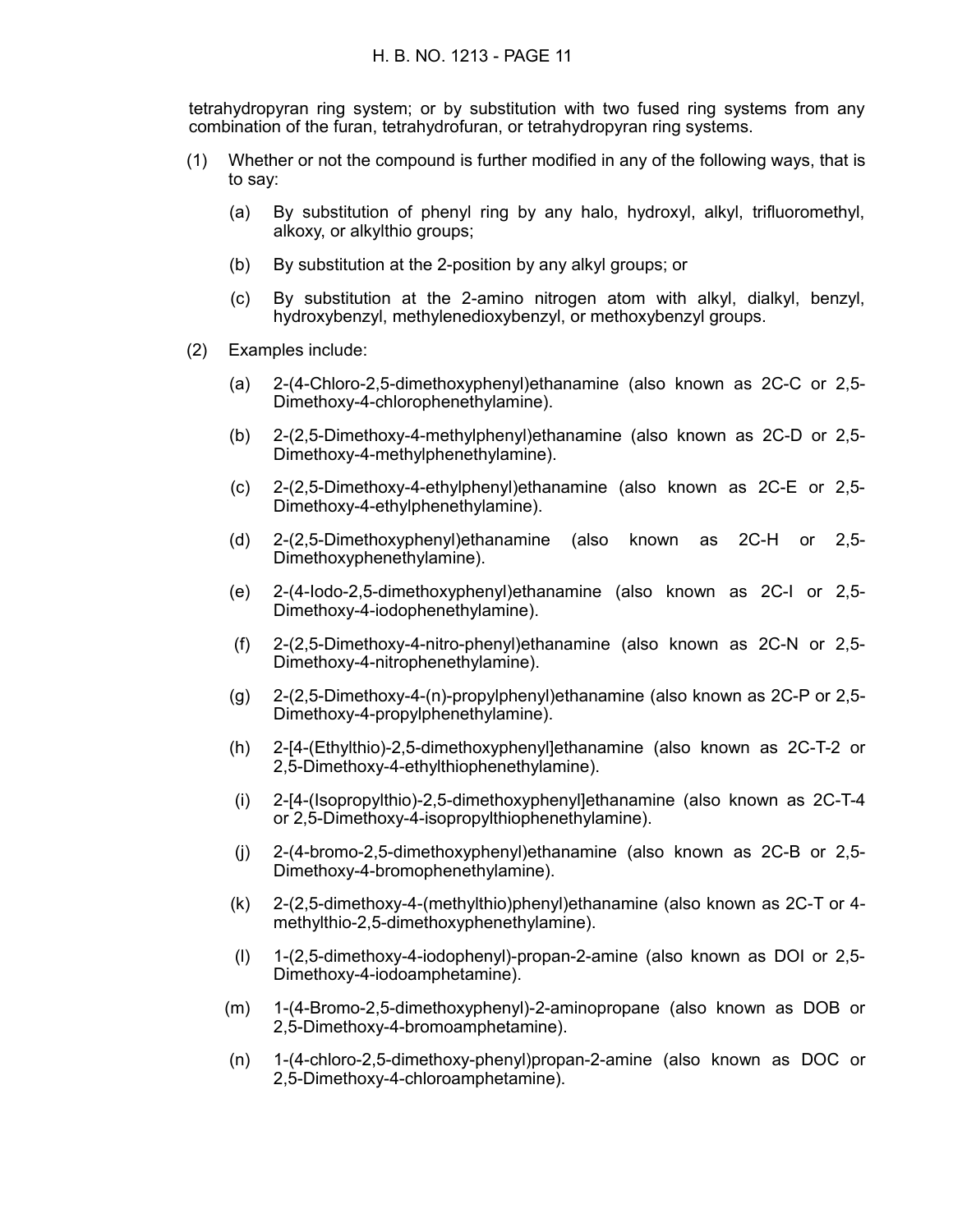- (o) 2-(4-bromo-2,5-dimethoxyphenyl)-N-[(2-methoxyphenyl)methyl]ethanamine (also known as 2C-B-NBOMe; 2,5B-NBOMe or 2,5-Dimethoxy-4-bromo-N-(2 methoxybenzyl)phenethylamine).
- (p) 2-(4-iodo-2,5-dimethoxyphenyl)-N-[(2 methoxyphenyl)methyl]ethanamine (also known as 2C-I-NBOMe; 2,5I-NBOMe or 2,5-Dimethoxy-4-iodo-N-(2 methoxybenzyl)phenethylamine).
- (q) N-(2-Methoxybenzyl)-2-(3,4,5-trimethoxyphenyl)ethanamine (also known as mescaline-NBOMe or 3,4,5-trimethoxy-N-(2-methoxybenzyl)phenethylamine).
- (r) 2-(4-chloro-2,5-dimethoxyphenyl)-N-[(2-methoxyphenyl)methyl]ethanamine (also known as 2C-C-NBOMe; 2,5C-NBOMe or 2,5-Dimethoxy-4-chloro-N-(2 methoxybenzyl)phenethylamine).
- (s) 2-(7-Bromo-5-methoxy-2,3-dihydro-1-benzofuran-4-yl)ethanamine (also known as 2CB-5-hemiFLY).
- (t) 2-(8-bromo-2,3,6,7-tetrahydrofuro [2,3-f][1]benzofuran-4-yl)ethanamine (also known as 2C-B-FLY).
- (u) 2-(10-Bromo-2,3,4,7,8,9-hexahydropyrano[2,3-g]chromen-5-yl)ethanamine (also known as 2C-B-butterFLY).
- (v) N-(2-Methoxybenzyl)-1-(8-bromo-2,3,6,7-tetrahydrobenzo[1,2-b:4,5-b']difuran-4-yl)-2-aminoethane (also known as 2C-B-FLY-NBOMe).
- (w) 1-(4-Bromofuro[2,3-f][1]benzofuran-8-yl)propan-2-amine (also known as bromo-benzodifuranyl-isopropylamine or bromo-dragonFLY).
- (x) N-(2-Hydroxybenzyl)-4-iodo-2,5-dimethoxyphenethylamine (also known as 2C-I-NBOH or 2,5I-NBOH).
- (y) 5-(2-Aminopropyl)benzofuran (also known as 5-APB).
- (z) 6-(2-Aminopropyl)benzofuran (also known as 6-APB).
- (aa) 5-(2-Aminopropyl)-2,3-dihydrobenzofuran (also known as 5-APDB).
- (bb) 6-(2-Aminopropyl)-2,3,-dihydrobenzofuran (also known as 6-APDB).
- (cc) 2,5-dimethoxy-amphetamine (also known as 2,5-dimethoxy-amethylphenethylamine; 2,5-DMA).
- (dd) 2,5-dimethoxy-4-ethylamphetamine (also known as DOET).
- (ee) 2,5-dimethoxy-4-(n)-propylthiophenethylamine (also known as 2C-T-7).
- (ff) 5-methoxy-3,4-methylenedioxy-amphetamine.
- (gg) 4-methyl-2,5-dimethoxy-amphetamine (also known as 4-methyl-2,5 dimethoxy-a-methylphenethylamine; DOM and STP).
- (hh) 3,4-methylenedioxy amphetamine (also known as MDA).
	- (ii) 3,4-methylenedioxymethamphetamine (also known as MDMA).
	- (jj) 3,4-methylenedioxy-N-ethylamphetamine (also known as N-ethyl-alphamethyl-3,4(methylenedioxy)phenethylamine, MDE, MDEA).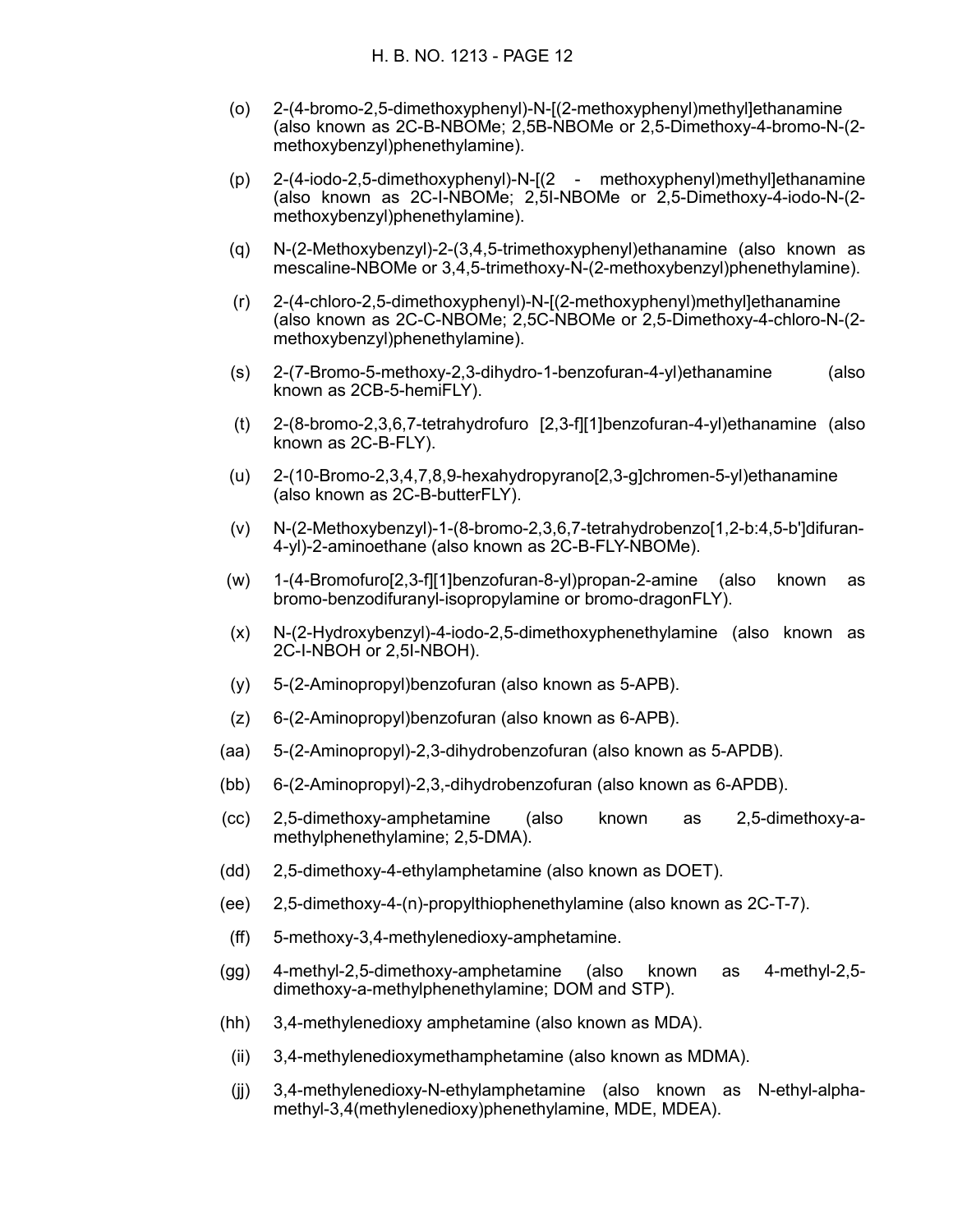- (kk) 3,4,5-trimethoxy amphetamine.
- (ll) Mescaline (also known as 3,4,5-trimethoxyphenethylamine).
- q.p. Substituted tryptamines. This includes any compound, unless specifically excepted, specifically named in this schedule, or listed under a different schedule, structurally derived from 2-(1H-indol-3-yl)ethanamine (i.e., tryptamine) by mono- or di-substitution of the amine nitrogen with alkyl or alkenyl groups or by inclusion of the amino nitrogen atom in a cyclic structure whether or not the compound is further substituted at the alphaposition with an alkyl group or whether or not further substituted on the indole ring to any extent with any alkyl, alkoxy, halo, hydroxyl, or acetoxy groups. Examples include:
	- (1) 5-methoxy-N,N-diallyltryptamine (also known as 5-MeO-DALT).
	- (2) 4-acetoxy-N,N-dimethyltryptamine (also known as 4-AcO-DMT or O-Acetylpsilocin).
	- (3) 4-hydroxy-N-methyl-N-ethyltryptamine (also known as 4-HO-MET).
	- (4) 4-hydroxy-N,N-diisopropyltryptamine (also known as 4-HO-DIPT).
	- (5) 5-methoxy-N-methyl-N-isopropyltryptamine (also known as 5-MeO-MiPT).
	- (6) 5-methoxy-N,N-dimethyltryptamine (also known as 5-MeO-DMT).
	- (7) Bufotenine (also known as 3-(Beta-Dimethyl-aminoethyl)-5-hydroxyindole; 3-(2 dimethylaminoethyl)-5-indolol; N, N-dimethylserotonin; 5-hydroxy-N,Ndimethyltryptamine; mappine).
	- (8) 5-methoxy-N,N-diisopropyltryptamine (also known as 5-MeO-DiPT).
	- (9) Diethyltryptamine (also known as N,N-Diethyltryptamine; DET).
	- (10) Dimethyltryptamine (also known as DMT).
	- (11) Psilocyn.
- r.q. 1-[3-(trifluoromethylphenyl)]piperazine (also known as TFMPP).
- s.r. 1-[4-(trifluoromethylphenyl)]piperazine.
- t.s. 6,7-dihydro-5H-indeno-(5,6-d)-1,3-dioxol-6-amine (also known as 5,6-Methylenedioxy-2 aminoindane or MDAI).
- u.t. 2-(Ethylamino)-2-(3-methoxyphenyl)cyclohexanone (also known as Methoxetamine or MXE).
- v.u. Ethylamine analog of phencyclidine (also known as N-ethyl-1-phenylcyclohexylamine, (1 phenylcyclohexyl) ethylamine, N-(1-phenylcyclohexyl) ethylamine, cyclohexamine, PCE).
- w.v. Pyrrolidine analog of phencyclidine (also known as 1-(1-phenylcyclohexyl)-pyrrolidine, PCPy, PHP).
- x.w. Thiophene analog of phencyclidine (also known as (1-[1-(2-thienyl) cyclohexyl] piperidine; 2-Thienylanalog of phencyclidine; TPCP, TCP).
- $\frac{y}{x}$ . 1-[1-(2-thienyl)cyclohexyl]pyrrolidine (also known as TCPy).
- $z-x$ . Salvia divinorum, salvinorin A, or any of the active ingredients of salvia divinorum.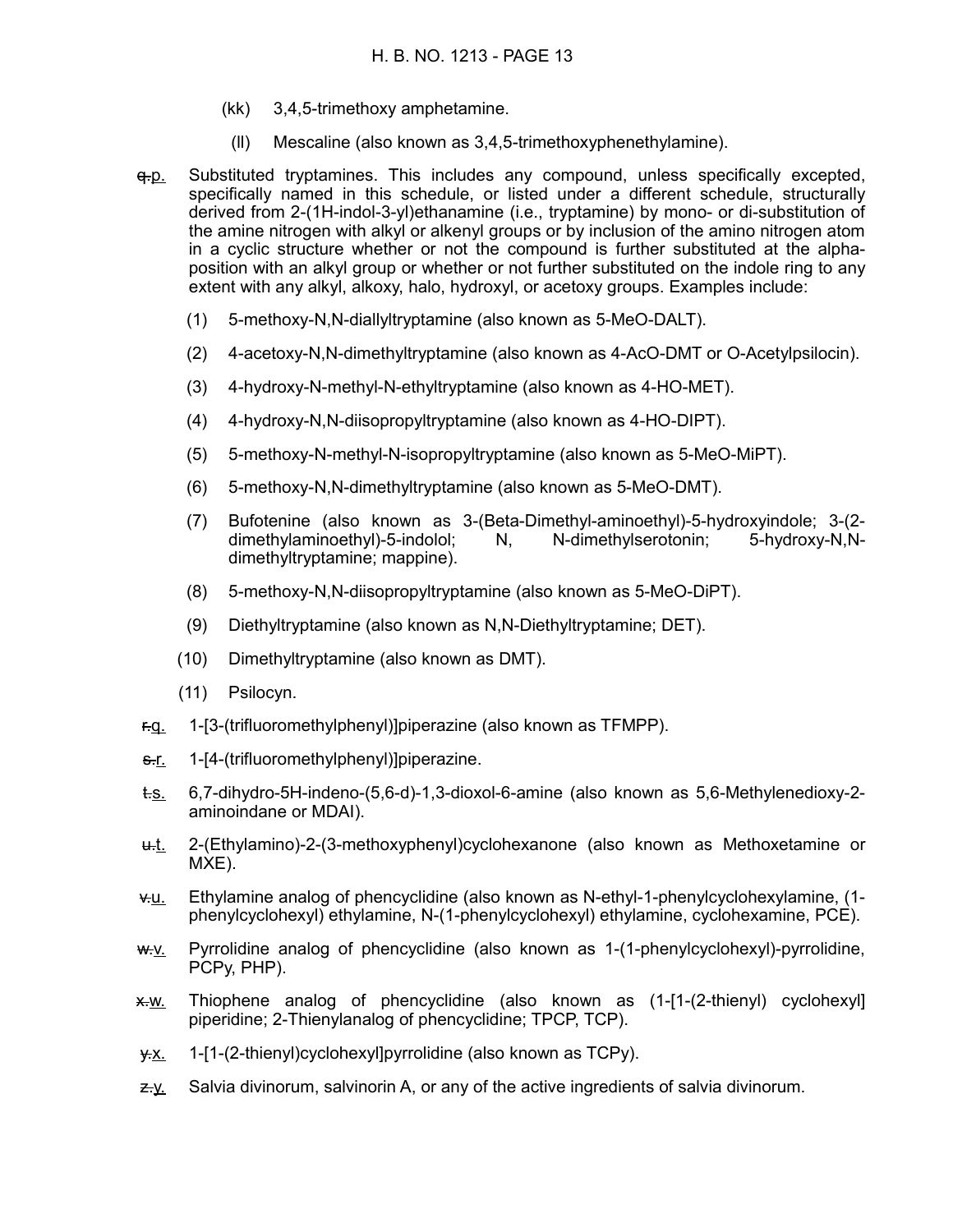**SECTION 3. AMENDMENT.** Subsection 1 of section 19-03.1-22.2 of the North Dakota Century Code is amended and reenacted as follows:

- 1. For purposes of this section:
	- a. "Chemical substance" means a substance intended to be used as a precursor in the manufacture of a controlled substance or any other chemical intended to be used in the manufacture of a controlled substance. Intent under this subsection may be demonstrated by the substance's use, quantity, manner of storage, or proximity to other precursors or to manufacturing equipment.
	- b. "Child" means an individual who is under the age of eighteen years.
	- c. "Controlled substance" means the same as that term is defined in section 19-03.1-01, except the term does not include less than one-half ounce [14.175 grams] of marijuana or less than two grams of tetrahydrocannabinol.
	- d. "Drug paraphernalia" means the same as that term is defined in section 19-03.4-01.
	- e. "Prescription" means the same as that term is described in section 19-03.1-22.
	- f. "Vulnerable adult" means a vulnerable adult as the term is defined in section 50-25.2-01.

**SECTION 4. AMENDMENT.** Section 19-03.1-22.3 of the North Dakota Century Code is amended and reenacted as follows:

# **19-03.1-22.3. Ingesting a controlled substance - Venue for violation - Penalty.**

- 1. Except as provided in subsection 2, a person who intentionally ingests, inhales, injects, or otherwise takes into the body a controlled substance, unless the substance was obtained directly from a practitioner or pursuant to a valid prescription or order of a practitioner while acting in the course of the practitioner's professional practice, is guilty of a class A misdemeanor. This subsection does not apply to ingesting, inhaling, injecting, or otherwise taking into the body marijuana or tetrahydrocannabinol.
- 2. A person who is under twenty-one years of age and intentionally ingests, inhales, injects, or otherwise takes into the body a controlled substance that is marijuana or tetrahydrocannabinol, unless the substance was medical marijuana obtained in accordance with chapter 19-24.1, is guilty of a class B misdemeanor.
- 3. The venue for a violation of this section exists in either the jurisdiction in which the controlled substance was ingested, inhaled, injected, or otherwise taken into the body or the jurisdiction in which the controlled substance was detected in the body of the accused.

**SECTION 5. AMENDMENT.** Subsections 1, 7, and 9 of section 19-03.1-23 of the North Dakota Century Code are amended and reenacted as follows:

- 1. Except as authorized by this chapter, it is unlawful for a person to willfully, as defined in section 12.1-02-02, manufacture, deliver, or possess with intent to manufacture or deliver, a controlled substance, or to deliver, distribute, or dispense a controlled substance by means of the internet, but a person who violates section 12-46-24 or 12-47-21 may not be prosecuted under this subsection. A person who violates this subsection with respect to:
	- a. A controlled substance classified in schedule I or II which is a narcotic drug, or methamphetamine, is guilty of a class B felony.
	- b. Any other controlled substance classified in schedule I, II, or III, or a controlled substance analog, except marijuana or tetrahydrocannabinol is guilty of a class B felony.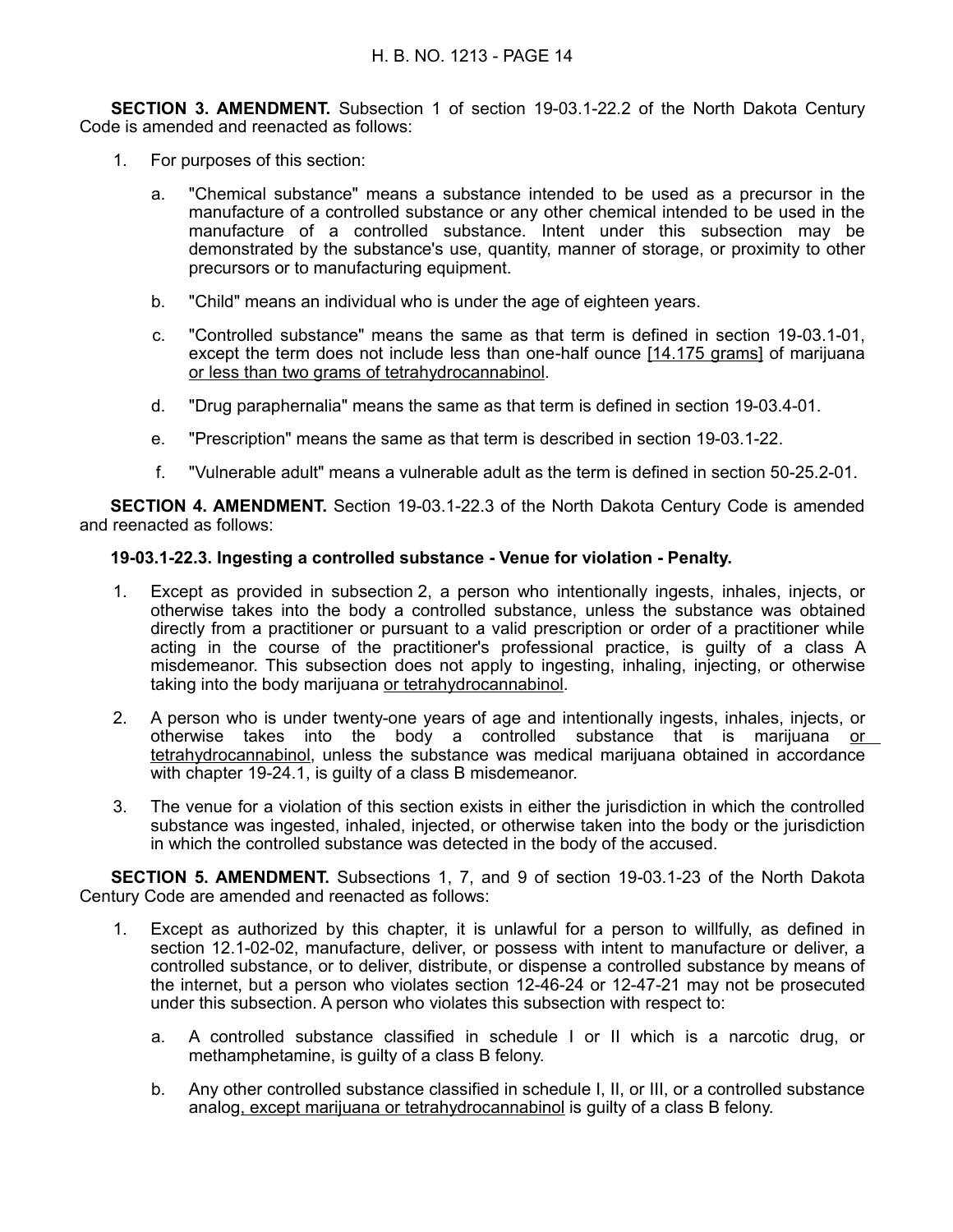- c. AMarijuana, tetrahydrocannabinol, or a substance classified in schedule IV, is guilty of a class C felony.
- d. A substance classified in schedule V, is guilty of a class A misdemeanor.
- 7. a. It is unlawful for any person to willfully, as defined in section 12.1-02-02, possess a controlled substance or a controlled substance analog unless the substance was obtained directly from, or pursuant to, a valid prescription or order of a practitioner while acting in the course of the practitioner's professional practice, or except as otherwise authorized by this chapter, but any person who violates section 12-46-24 or 12-47-21 may not be prosecuted under this subsection.
	- b. Except as otherwise provided in this subsection, any person who violates this subsection is guilty of a class A misdemeanor for the first offense under this subsection and a class C felony for a second or subsequent offense under this subsection.
	- c. If, at the time of the offense the person is in or on the real property comprising a public or private elementary or secondary school or a public career and technical education school, the person is guilty of a class B felony, unless the offense involves marijuana or tetrahydrocannabinol.
	- d. A person who violates this subsection by possessing:
		- $(1)$  Marijuana in:
			- (a) In an amount of less than one-half ounce [14.175 grams] is guilty of an infraction.
			- $(2)(b)$  At least one-half ounce [14.175 grams] but not more than 500 grams of marijuana is guilty of a class B misdemeanor.
			- $(3)(c)$  More than 500 grams of marijuana is guilty of a class A misdemeanor.
		- (2) Tetrahydrocannabinol:
			- (a) In an amount less than two grams is guilty of an infraction.
			- (b) At least two grams but not more than six grams of tetrahydrocannabinol is guilty of a class B misdemeanor.
			- (c) More than six grams of tetrahydrocannabinol is guilty of a class A misdemeanor.
	- e. If an individual is sentenced to the legal and physical custody of the department of corrections and rehabilitation under this subsection, the department may place the individual in a drug and alcohol treatment program designated by the department. Upon the successful completion of the drug and alcohol treatment program, the department shall release the individual from imprisonment to begin any court-ordered period of probation.
	- f. If the individual is not subject to any court-ordered probation, the court shall order the individual to serve the remainder of the sentence of imprisonment on supervised probation subject to the terms and conditions imposed by the court.
	- g. Probation under this subsection may include placement in another facility, treatment program, or drug court. If an individual is placed in another facility or treatment program upon release from imprisonment, the remainder of the sentence must be considered as time spent in custody.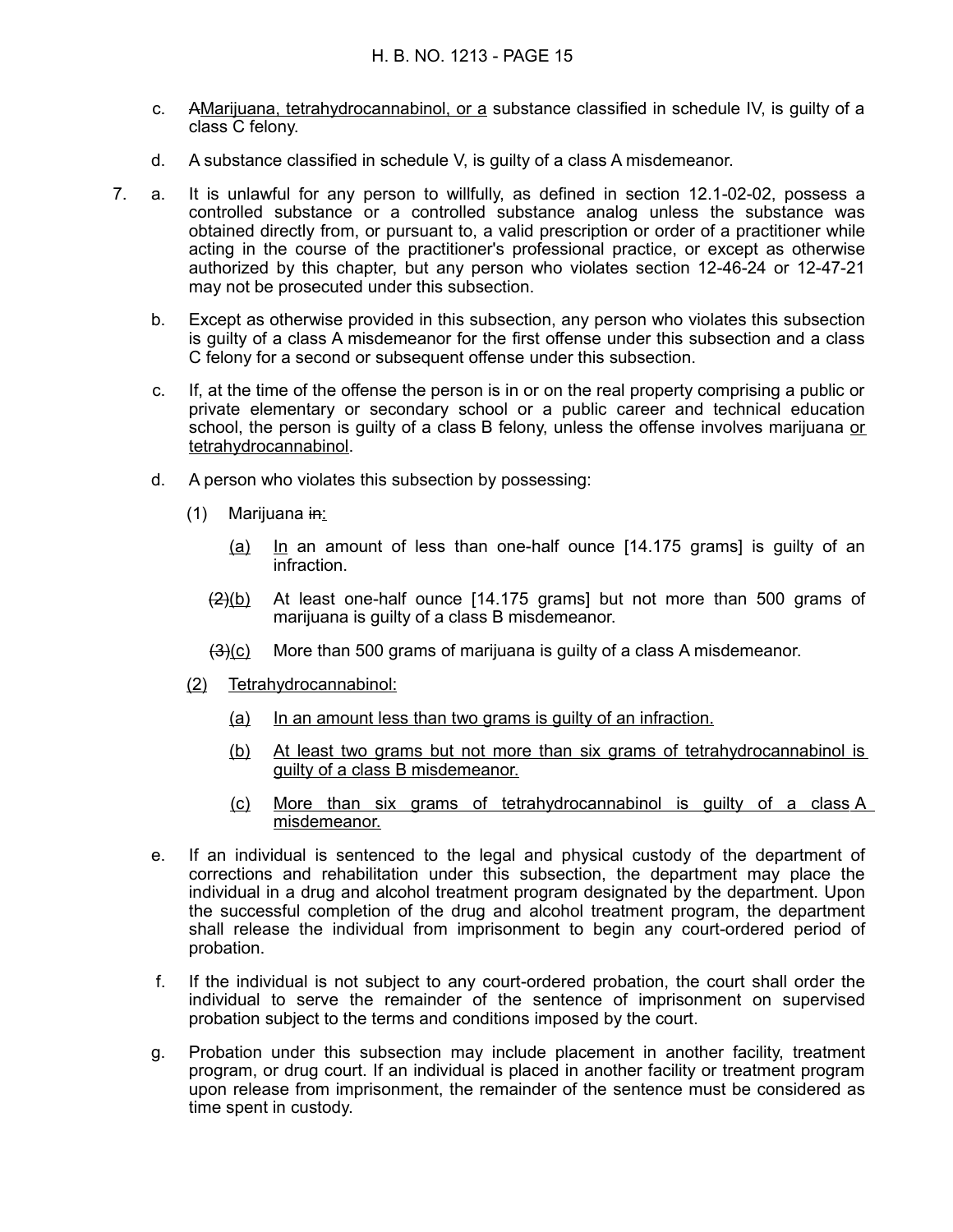- h. An individual incarcerated under this subsection as a result of a second probation revocation is not eligible for release from imprisonment upon the successful completion of treatment.
- i. A person who violates this subsection regarding possession of five or fewer capsules, pills, or tablets of a schedule II, III, IV, or V controlled substance or controlled substance analog is guilty of a class A misdemeanor.
- 9. If a person pleads guilty or is found guilty of a first offense regarding possession of one ounce [28.35 grams] or less of marijuana or two grams or less of tetrahydrocannabinol and a judgment of guilt is entered, a court, upon motion, shall seal the court record of that conviction if the person is not subsequently convicted within two years of a further violation of this chapter. Once sealed, the court record may not be opened even by order of the court.

**SECTION 6. AMENDMENT.** Subsection 12 of section 19-03.4-01 of the North Dakota Century Code is amended and reenacted as follows:

- 12. Objects used, intended for use, or designed for use in ingesting, inhaling, or otherwise introducing marijuana, cocaine, hashish, or hashish oilor tetrahydrocannabinol into the human body, including:
	- a. Metal, wooden, acrylic, glass, stone, plastic, or ceramic pipes with or without screens, permanent screens, hashish heads, or punctured metal bowls.
	- b. Water pipes.
	- c. Carburetion tubes and devices.
	- d. Smoking and carburetion masks.
	- e. Objects, sometimes commonly referred to as roach clips, used to hold burning material, for example, a marijuana cigarette, that has become too small or too short to be held in the hand.
	- f. Miniature cocaine spoons and cocaine vials.
	- g. Chamber pipes.
	- h. Carburetor pipes.
	- i. Electric pipes.
	- j. Air-driven pipes.
	- k. Chillums.
	- l. Bongs.
	- m. Ice pipes or chillers.

**SECTION 7. AMENDMENT.** Section 19-03.4-03 of the North Dakota Century Code is amended and reenacted as follows:

#### **19-03.4-03. Unlawful possession of drug paraphernalia - Penalty.**

1. A person may not use or possess with intent to use drug paraphernalia to plant, propagate, cultivate, grow, harvest, manufacture, compound, convert, produce, process, prepare, test, analyze, pack, repack, store, contain, or conceal a controlled substance in violation of chapter 19-03.1. A person violating this subsection is guilty of a class C felony if the drug paraphernalia is used, or possessed with intent to be used, to manufacture, compound,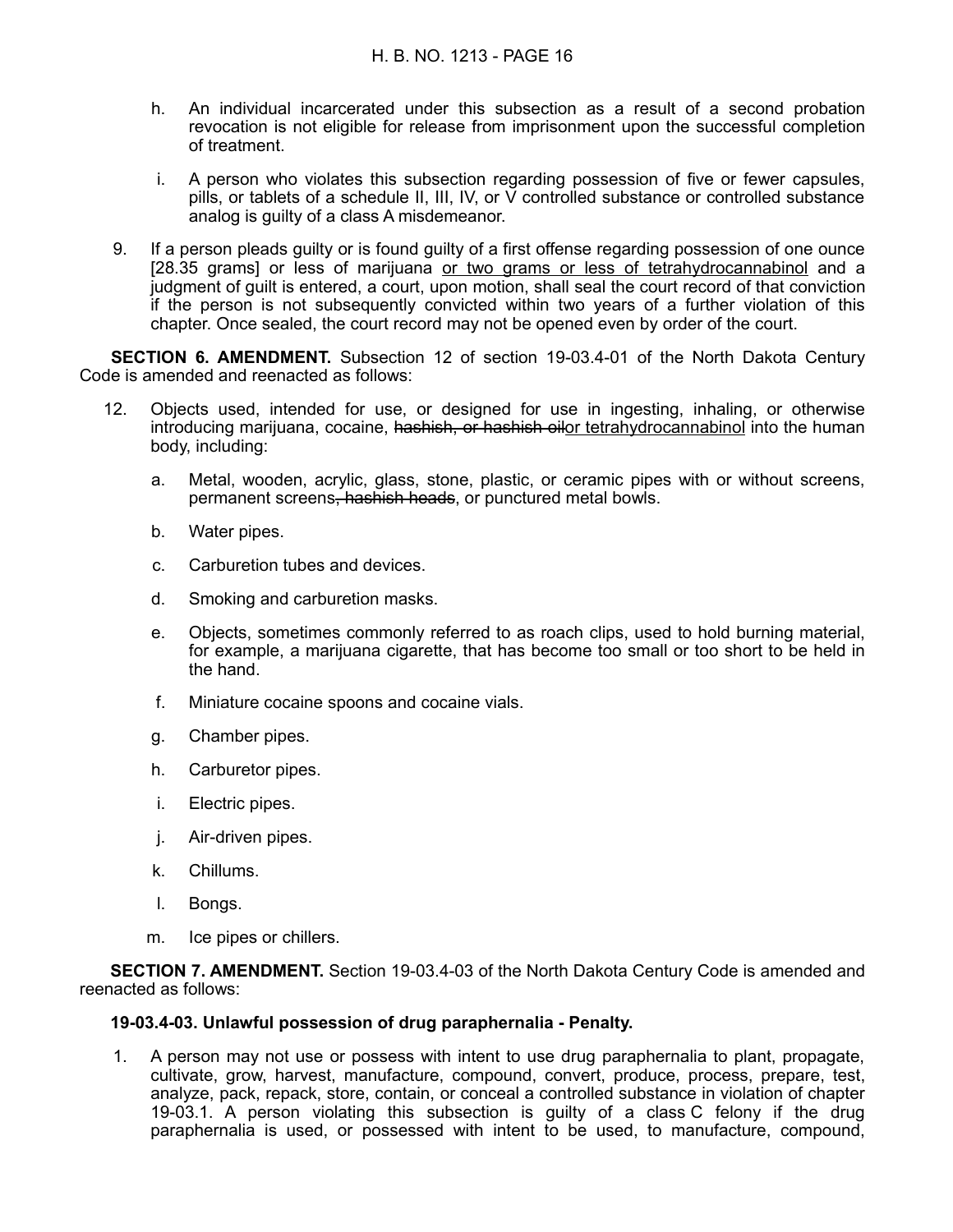convert, produce, process, prepare, test, or analyze a controlled substance, other than marijuana or tetrahydrocannabinol, classified in schedule I, II, or III of chapter 19-03.1.

- 2. A person may not use or possess with the intent to use drug paraphernalia to inject, ingest, inhale, or otherwise induce into the human body a controlled substance, other than marijuana or tetrahydrocannabinol, classified in schedule I, II, or III of chapter 19-03.1. A person violating this subsection is guilty of a class A misdemeanor. If a person previously has been convicted of an offense under this title, other than an offense related to marijuana or tetrahydrocannabinol, or an equivalent offense from another court in the United States, a violation of this subsection is a class C felony.
- 3. A person may not use or possess with intent to use drug paraphernalia to plant, propagate, cultivate, grow, harvest, manufacture, compound, convert, produce, process, prepare, test, analyze, pack, or repack marijuana or tetrahydrocannabinol in violation of chapter 19-03.1. A person violating this subsection is guilty of a class A misdemeanor.
- 4. A person may not use or possess with the intent to use drug paraphernalia to ingest, inhale, or otherwise introduce into the human body marijuana or tetrahydrocannabinol or possess with the intent to use drug paraphernalia to store or contain marijuana or tetrahydrocannabinol in violation of chapter 19-03.1. A person violating this subsection is guilty of an infraction.
- 5. A person sentenced to the legal and physical custody of the department of corrections and rehabilitation under this section may be placed in a drug and alcohol treatment program as designated by the department. Upon the successful completion of the drug and alcohol treatment program, the department shall release the person from imprisonment to begin any court-ordered period of probation. If the person is not subject to court-ordered probation, the court may order the person to serve the remainder of the sentence of imprisonment on supervised probation subject to the terms and conditions imposed by the court.
- 6. Probation under this section may include placement in another facility, treatment program, or drug court. If the person is placed in another facility or treatment program upon release from imprisonment, the remainder of the sentence must be considered as time spent in custody.

**SECTION 8. AMENDMENT.** Section 19-03.4-04 of the North Dakota Century Code is amended and reenacted as follows:

#### **19-03.4-04. Unlawful manufacture or delivery of drug paraphernalia - Penalty.**

A person may not deliver, possess with intent to deliver, or manufacture with intent to deliver, drug paraphernalia, if that person knows or should reasonably know that the drug paraphernalia will be used to plant, propagate, cultivate, grow, harvest, manufacture, compound, convert, produce, process, prepare, test, analyze, pack, repack, store, contain, conceal, inject, ingest, inhale, or otherwise introduce into the human body a controlled substance in violation of chapter 19-03.1. Any person violating this section is guilty of a class C felony if the drug paraphernalia will be used to manufacture, compound, convert, produce, process, prepare, test, inject, ingest, inhale, or analyze a controlled substance, other than marijuana or tetrahydrocannabinol, classified in schedule I, II, or III of chapter 19-03.1. Otherwise, a violation of this section is a class A misdemeanor.

**SECTION 9. AMENDMENT.** Section 19-24.1-01 of the North Dakota Century Code is amended and reenacted as follows:

#### **19-24.1-01. Definitions.**

As used in this chapter, unless the context indicates otherwise:

1. "Advanced practice registered nurse" means an advanced practice registered nurse defined under section 43-12.1-02.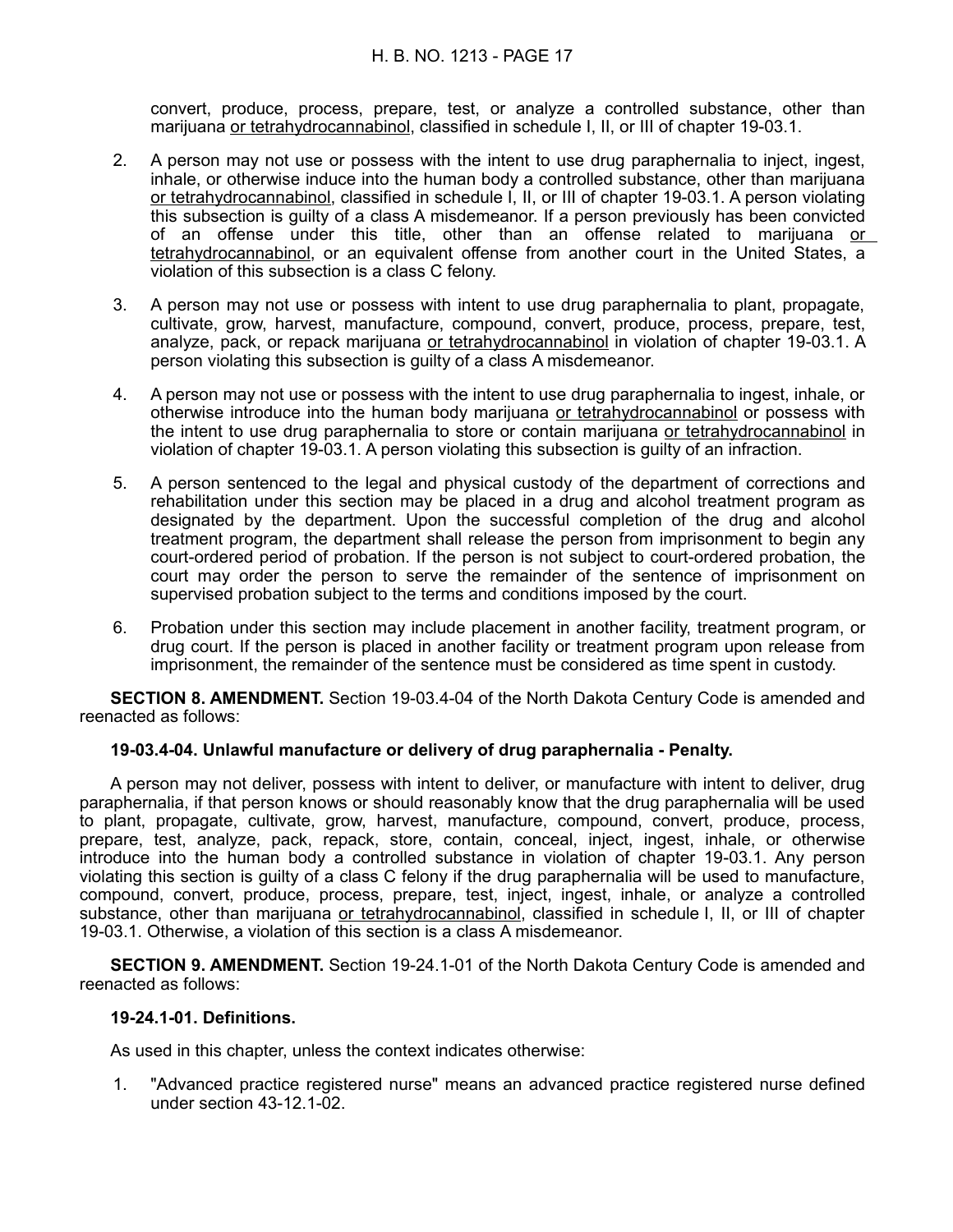- 2. "Allowable amount of usable marijuana" means the amount of usable marijuana a registered qualifying patient or registered designated caregiver may purchase in a thirty-day period under this chapter.
	- a. Except as provided under subdivision b:
		- (1) During a thirty-day period, a registered qualifying patient may not purchase or have purchased by a registered designated caregiver more than two and one-half ounces [70.87 grams] of dried leaves or flowers of the plant of genus cannabis in a combustible delivery form.
		- (2) At any time a registered qualifying patient, or a registered designated caregiver on behalf of a registered qualifying patient, may not possess more than three ounces [85.05 grams] of dried leaves or flowers of the plant of the genus cannabis in a combustible delivery form.
	- b. Notwithstanding subdivision a, if a registered qualifying patient has a registry identification card authorizing an enhanced allowable amount:
		- (1) During a thirty-day period a registered qualifying patient may not purchase or have purchased by a registered designated caregiver more than six ounces [170.01 grams] of dried leaves or flowers of the plant of genus cannabis in a combustible delivery form.
		- (2) At any time a registered qualifying patient, or a registered designated caregiver on behalf of a registered qualifying patient, may not possess more than seven and one-half ounces [212.62 grams] of dried leaves or flowers of the plant of the genus cannabis in a combustible delivery form.
	- c. A registered qualifying patient may not purchase or have purchased by a registered designated caregiver more than the maximum concentration or amount of tetrahydrocannabinol permitted in a thirty-day period. The maximum concentration or amount of tetrahydrocannabinol permitted in a thirty-day period for a cannabinoid concentrate or medical cannabinoid product, or the cumulative total of both, is four thousand milligrams.
- 3. "Bona fide provider-patient relationship" means a treatment or counseling relationship between a health care provider and patient in which all the following are present:
	- a. The health care provider has reviewed the patient's relevant medical records and completed a full assessment of the patient's medical history and current medical condition, including a relevant, in-person, medical evaluation of the patient.
	- b. The health care provider has created and maintained records of the patient's condition in accordance with medically accepted standards.
	- c. The patient is under the health care provider's continued care for the debilitating medical condition that qualifies the patient for the medical use of marijuana.
	- d. The health care provider has a reasonable expectation that provider will continue to provide followup care to the patient to monitor the medical use of marijuana as a treatment of the patient's debilitating medical condition.
	- e. The relationship is not for the sole purpose of providing written certification for the medical use of marijuana.
- 4. "Cannabinoid" means a chemical compound that is one of the active constituents of marijuana.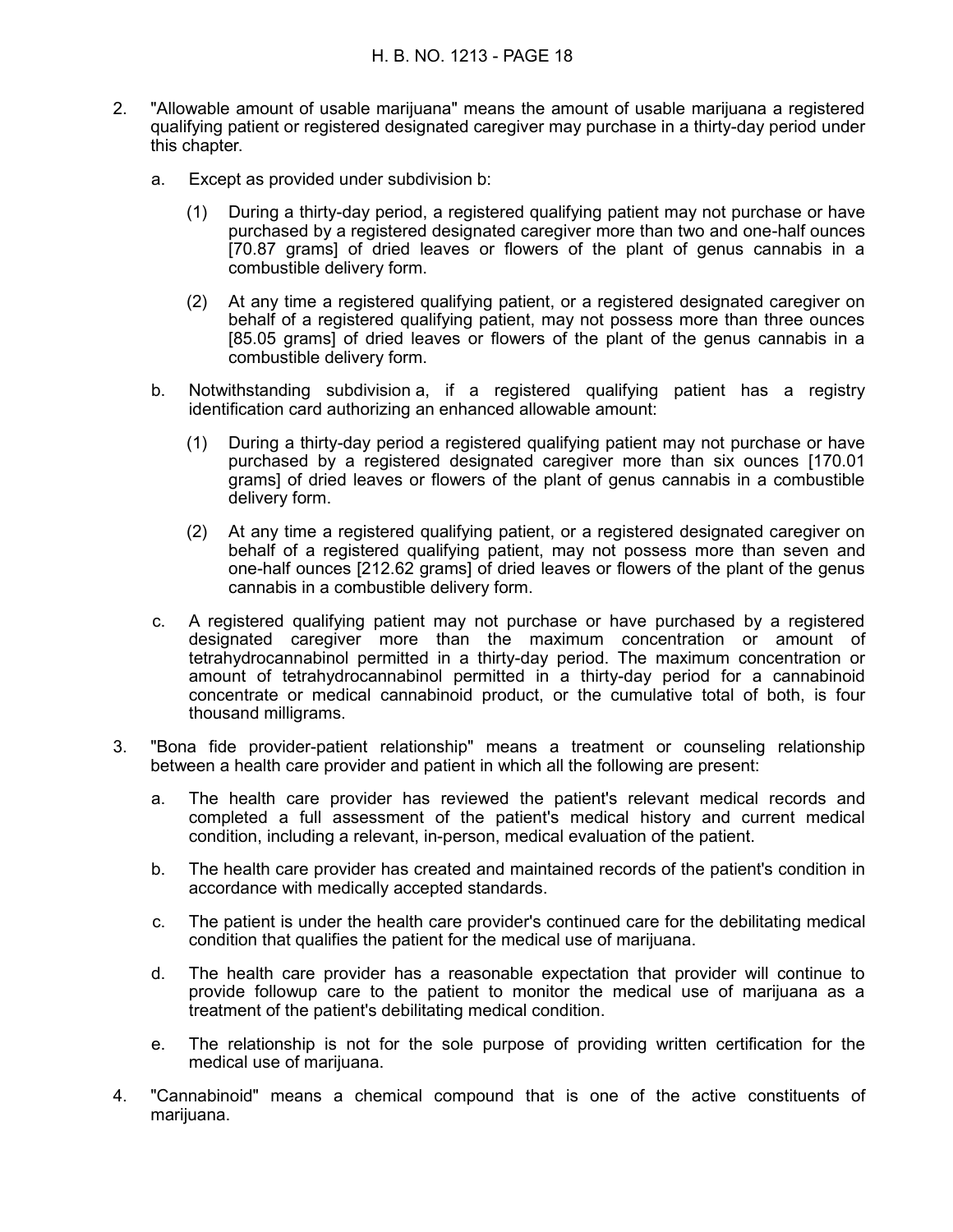- 5. "Cannabinoid capsule" means a small, soluble container, usually made of gelatin, which encloses a dose of a cannabinoid product or a cannabinoid concentrate intended for consumption. The maximum concentration of amount of tetrahhydrocannabinol permitted in a serving of a cannabinoid capsule is fifty milligrams.
- 6. "Cannabinoid concentrate" means a concentrate or extract obtained by separating cannabinoids from marijuana by a mechanical, chemical, or other process.
- 7. "Cannabinoid edible product" means a food or potable liquid into which a cannabinoid concentrate or the dried leaves or flowers of the plant of the genus cannabis is incorporated.
- 8. "Cannabinoid solution" means a solution consisting of a mixture created from cannabinoid concentrate and other ingredients. A container holding a cannabinoid solution for dispensing may not exceed thirty milliliters.
- 9. "Cannabinoid topical" means a cannabinoid product intended to be applied to the skin or hair. The maximum concentration or amount of tetrahydrocannabinol permitted in a cannabinoid topical is six percent.
- 10. "Cannabinoid transdermal patch" means an adhesive substance applied to the skin which contains a cannabinoid product or cannabinoid concentrate for absorption into the bloodstream. The maximum concentration or amount of tetrahydrocannabinol permitted in a serving of a cannabinoid transdermal patch is fifty milligrams.
- 11. "Cardholder" means a qualifying patient, designated caregiver, or compassion center agent who has been issued and possesses a valid registry identification card.
- 12. "Compassion center" means a manufacturing facility or dispensary.
- 13. "Compassion center agent" means a principal officer, board member, member, manager, governor, employee, volunteer, or agent of a compassion center. The term does not include a lawyer representing a compassion center in civil or criminal litigation or in an adversarial administrative proceeding.
- 14. "Contaminated" means made impure or inferior by extraneous substances.
- 15. "Debilitating medical condition" means one of the following:
	- a. Cancer;
	- b. Positive status for human immunodeficiency virus;
	- c. Acquired immune deficiency syndrome;
	- d. Decompensated cirrhosis caused by hepatitis C;
	- e. Amyotrophic lateral sclerosis;
	- f. Posttraumatic stress disorder;
	- g. Agitation of Alzheimer's disease or related dementia;
	- h. Crohn's disease;
	- i. Fibromyalgia;
	- j. Spinal stenosis or chronic back pain, including neuropathy or damage to the nervous tissue of the spinal cord with objective neurological indication of intractable spasticity;
	- k. Glaucoma;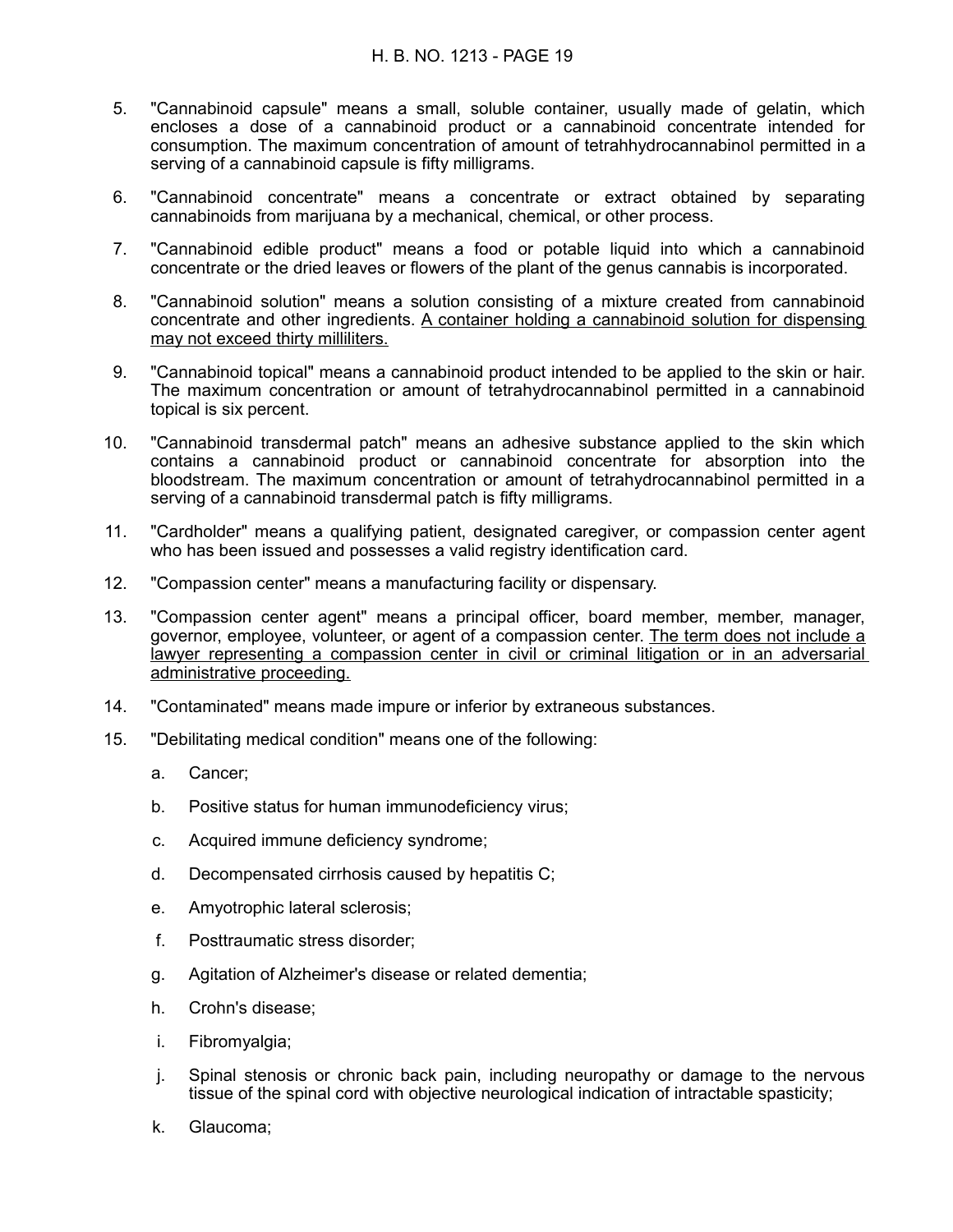- l. Epilepsy;
- m. Anorexia nervosa;
- n. Bulimia nervosa;
- o. Anxiety disorder;
- p. Tourette syndrome;
- q. Ehlers-Danlos syndrome;
- r. Endometriosis;
- s. Interstitial cystitis;
- t. Neuropathy;
- u. Migraine;
- v. Rheumatoid arthritis;
- w. Autism spectrum disorder;
- x. A brain injury;
- y. A terminal illness; or
- z. A chronic or debilitating disease or medical condition or treatment for such disease or medical condition that produces one or more of the following:
	- (1) Cachexia or wasting syndrome;
	- (2) Severe debilitating pain that has not responded to previously prescribed medication or surgical measures for more than three months or for which other treatment options produced serious side effects;
	- (3) Intractable nausea;
	- (4) Seizures; or
	- (5) Severe and persistent muscle spasms, including those characteristic of multiple sclerosis.
- 16. "Department" means the state department of health.
- 17. "Designated caregiver" means an individual who agrees to manage the well-being of a registered qualifying patient with respect to the qualifying patient's medical use of marijuana.
- 18. "Dispensary" means an entity registered by the department as a compassion center authorized to dispense usable marijuana to a registered qualifying patient and a registered designated caregiver.
- 19. "Enclosed, locked facility" means a closet, room, greenhouse, building, or other enclosed area equipped with locks or other security devices that permit access limited to individuals authorized under this chapter or rules adopted under this chapter.
- 20. "Health care provider" means a physician, a physician assistant, or an advanced practice registered nurse.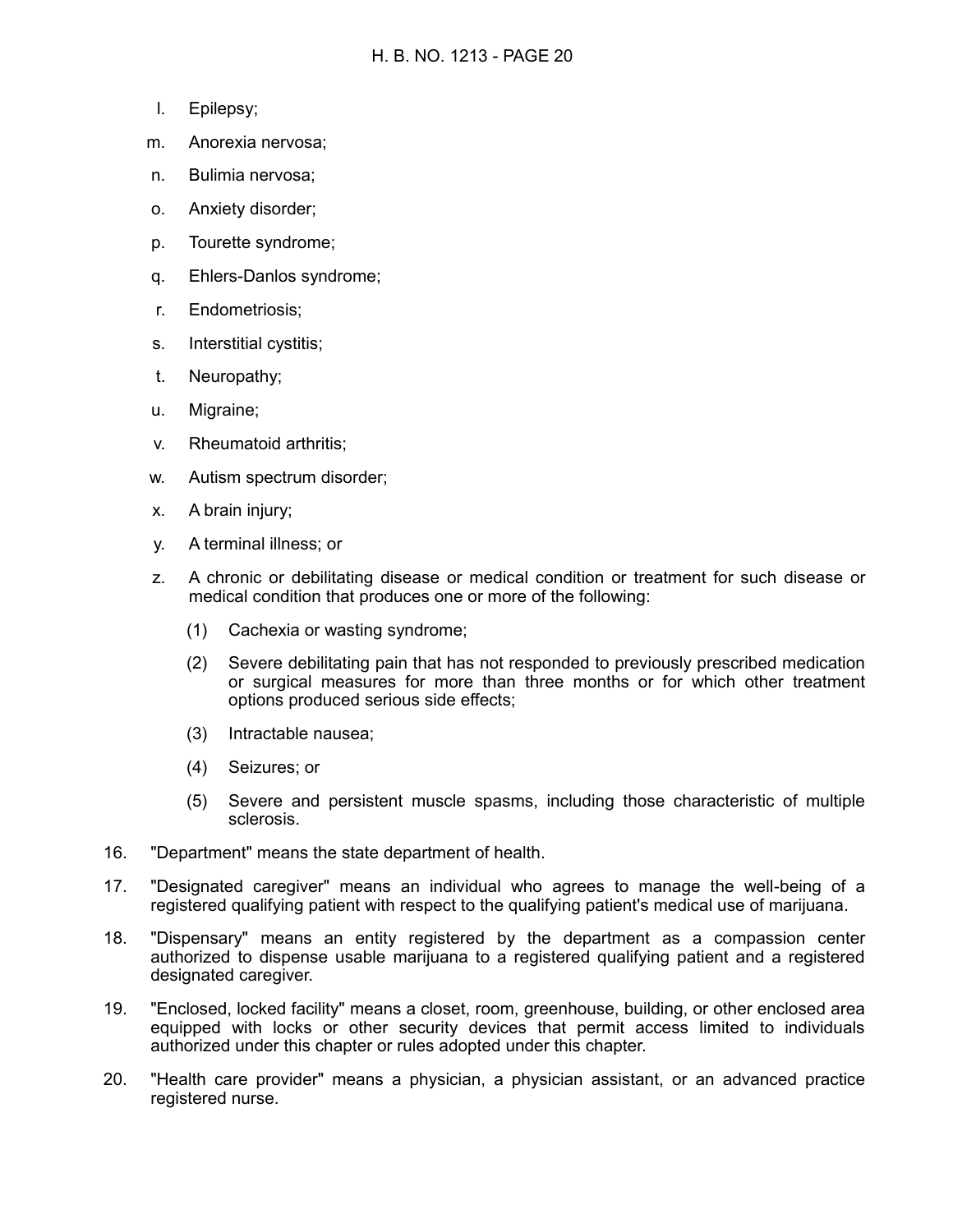- 21. "Manufacturing facility" means an entity registered by the department as a compassion center authorized to produce and process and to sell usable marijuana to a dispensary.
- 22. "Marijuana" means all parts of the plant of the genus cannabis; the seeds of the plant; the resin extracted from any part of the plant; and every compound, manufacture, salt, derivative, mixture, or preparation of the plant, the seeds of the plant, or the resin extracted from any part of the plant. The term marijuana does not include hemp:
	- a. Hemp as defined inregulated under section 4.1-18.1-01; or
	- b. A prescription drug approved by the United States food and drug administration under section 505 of the Federal Food, Drug, and Cosmetic Act [21 U.S.C. 355].
- 23. "Maximum concentration or amount of tetrahydrocannabinol" means the total amount of tetrahydrocannabinol and tetrahydrocannabinolic acid in a medical cannabinoid product or a cannabinoid concentrate.
- 24. "Medical cannabinoid product" means a product intended for human consumption or use which contains cannabinoids.
	- a. Medical cannabinoid products are limited to the following forms:
		- (1) Cannabinoid solution;
		- (2) Cannabinoid capsule;
		- (3) Cannabinoid transdermal patch; and
		- (4) Cannabinoid topical.
	- b. "Medical cannabinoid product" does not include:
		- (1) A cannabinoid edible product;
		- (2) A cannabinoid concentrate by itself; or
		- (3) The dried leaves or flowers of the plant of the genus cannabis by itself.
- 25. "Medical marijuana product" means a cannabinoid concentrate or a medical cannabinoid product.
- 26. "Medical marijuana waste" means unused, surplus, returned, or out-of-date usable marijuana; recalled usable marijuana; unused marijuana; or plant debris of the plant of the genus cannabis, including dead plants and all unused plant parts and roots.
- 27. "Medical use of marijuana" means the acquisition, use, and possession of usable marijuana to treat or alleviate a qualifying patient's debilitating medical condition.
- 28. "Minor" means an individual under the age of nineteen.
- 29. "North Dakota identification" means a North Dakota driver's license or comparable state of North Dakota or federal issued photo identification card verifying North Dakota residence.
- 30. "Owner" means an individual or an organization with an ownership interest in a compassion center.
- 31. "Ownership interest" means an aggregate ownership interest of five percent or more in a compassion center, unless the interest is solely a security, lien, or encumbrance, or an individual who will be participating in the direction, control, or management of the compassion center.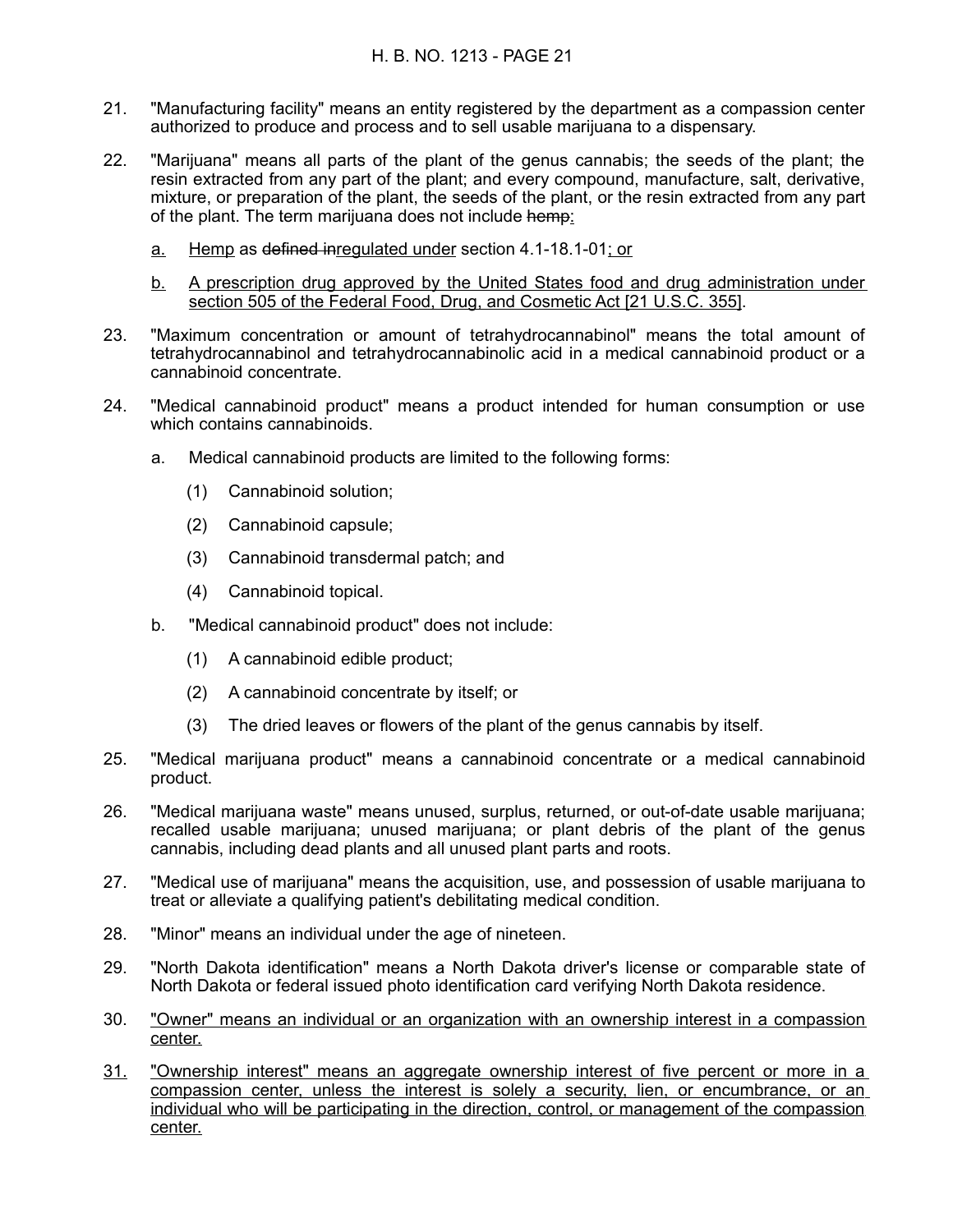- 32. "Pediatric medical marijuana" means a medical marijuana product containing cannabidiol which may not contain a maximum concentration or amount of tetrahydrocannabinol of more than six percent.
- 31.33. "Physician" means a physician licensed under chapter 43-17 to practice medicine in the state of North Dakota.
- 32.34. "Physician assistant" means an individual licensed under chapter 43-17 to practice as a physician assistant in the state.
- 33.35. "Posttraumatic stress disorder" means a patient meets the diagnostic criteria for posttraumatic stress disorder under the "Diagnostic and Statistical Manual of Mental Disorders", American psychiatric association, fifth edition, text revision (2013).
- 34.36. "Processing" or "process" means the compounding or conversion of marijuana into a medical marijuana product.
- 35.37. "Producing", "produce", or "production" mean the planting, cultivating, growing, trimming, or harvesting of the plant of the genus cannabis or the drying of the leaves or flowers of the plant of the genus cannabis.
- 36.38. "Qualifying patient" means an individual who has been diagnosed by a health care provider as having a debilitating medical condition.
- 37.39. "Registry identification card" means a document issued by the department which identifies an individual as a registered qualifying patient, registered designated caregiver, or registered compassion center agent.
- 38.40. "Substantial corporate change" means:
	- a. For a corporation, a change of ten percent or more of the officers or directors, or a transfer of ten percent or more of the stock of the corporation, or an existing stockholder obtaining ten percent or more of the stock of the corporation;
	- b. For a limited liability company, a change of ten percent or more of the managing members of the company, or a transfer of ten percent or more of the ownership interest in the company, or an existing member obtaining a cumulative of ten percent or more of the ownership interest in the company; or
	- c. For a partnership, a change of ten percent or more of the managing partners of the company, or a transfer of ten percent or more of the ownership interest in the company, or an existing member obtaining a cumulative of ten percent or more of the ownership interest in the company.
	- 41. "Terminal illness" means a disease, illness, or condition of a patient:
		- a. For which there is not a reasonable medical expectation of recovery;
		- b. Which as a medical probability, will result in the death of the patient, regardless of the use or discontinuance of medical treatment implemented for the purpose of sustaining life or the life processes; and
		- c. As a result of which, the patient's health care provider would not be surprised if death were to occur within six months.
- 39.42. "Tetrahydrocannabinol" means tetrahydrocannabinols naturally contained in a plant of the genus Cannabis, and synthetic equivalents of the substances contained in the cannabis plant, or in the resinous extractives of the plant, including synthetic substances, derivatives, and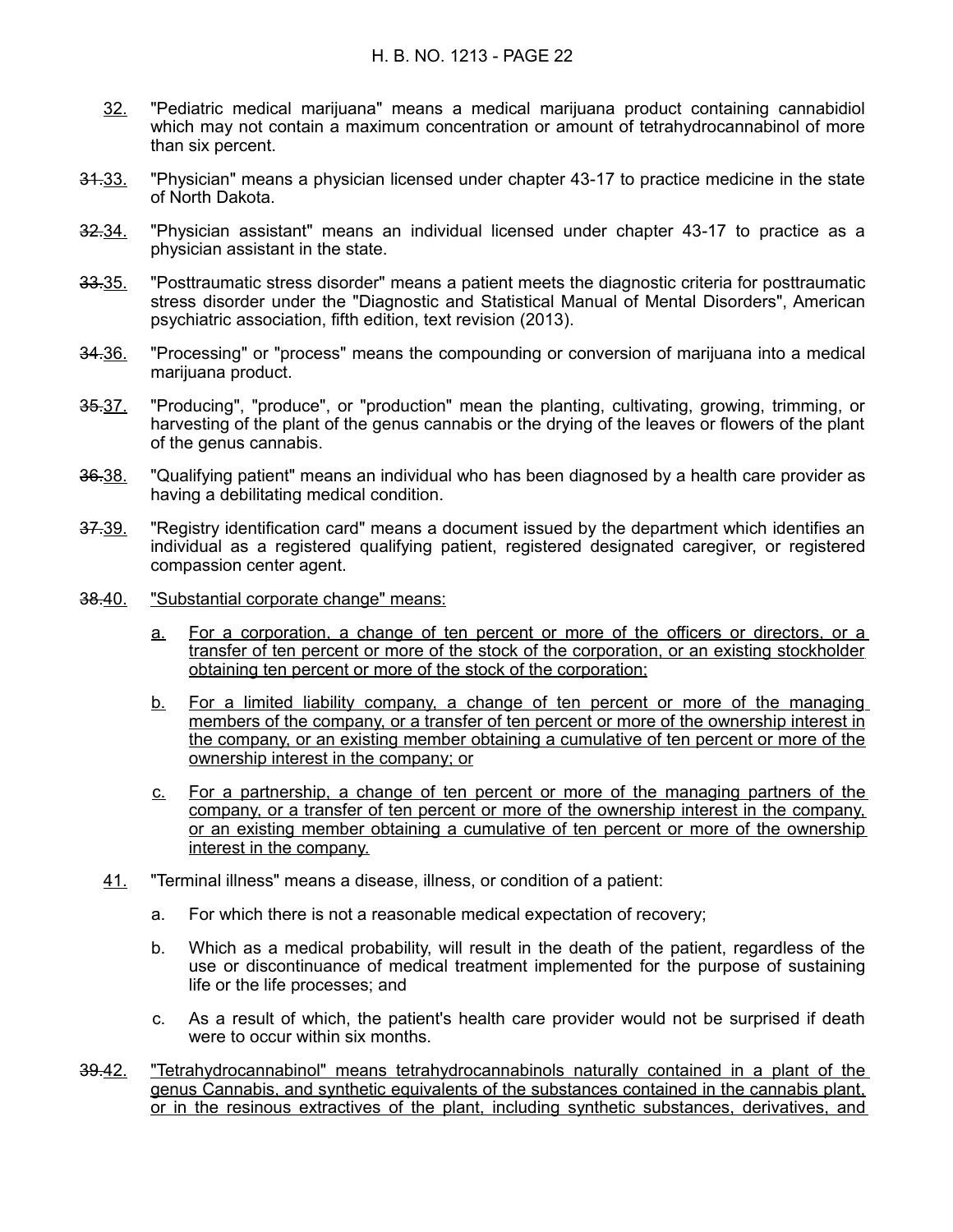their isomers with similar chemical structure and pharmacological activity to those substances contained in the plant, including:

- <u>a.</u> (1) Delta-1 cis or trans tetrahydrocannabinol, and their optical isomers. Other names: Delta-9-tetrahydrocannabinol.
	- (2) Delta-6 or trans tetrahydrocannabinol, and their optical isomers. Other names: Delta-8 tetrahydrocannabinol.
	- (3) Delta-3, 4 cis or trans tetrahydrocannabinol, and its optical isomers.

(Since nomenclature of these substances is not intentionally standardized, compounds of these structures, regardless of numerical designation or atomic positions covered.)

- b. Tetrahydrocannabinol does not include:
	- (1) The allowable amount of total tetrahydrocannabinol found in hemp as defined in chapter 4.1-18.1; or
	- (2) A prescription drug approved by the United States food and drug administration under section 505 of the Federal Food, Drug, and Cosmetic Act [21 U.S.C. 355].
- 43. "Total tetrahydrocannabinol" means the sum of the percentage by weight of tetrahydrocannabinolic acid multiplied by eight hundred seventy-seven thousandths plus the percentage of weight of tetrahydrocannabinol.
- 44. "Usable marijuana" means a medical marijuana product or the dried leaves or flowers of the plant of the genus cannabis in a combustible delivery form. However, the term does not include a cannabinoid edible product. In the case of a registered qualifying patient who is a minor, "usable marijuana" is limited to pediatric medical marijuana.
- 40.45. "Verification system" means the system maintained by the department under section 19-24.1-31 for verification of registry identification cards.
- 41.46. "Written certification" means a form established by the department which is executed, dated, and signed by a health care provider within ninety calendar days of the date of application, stating the patient has a debilitating medical condition. A health care provider may authorize an enhanced amount of dried leaves or flowers of the plant of the genus cannabis in a combustible delivery form to treat or alleviate the patient's debilitating medical condition of cancer. A written certification may not be made except in the course of a bona fide provider-patient relationship.

**SECTION 10. AMENDMENT.** Subdivision a of subsection 2 of section 19-24.1-03 of the North Dakota Century Code is amended and reenacted as follows:

a. A nonrefundable annual application fee in thean amount of not to exceed fifty dollars.

**SECTION 11. AMENDMENT.** Subsection 3 of section 19-24.1-04 of the North Dakota Century Code is amended and reenacted as follows:

3. A Except as provided in section 19-24.1-04.1, a criminal history record check conducted under section 12-60-24 must be performed upon initial application and biennially thereafter and at any other time upon the request of the department. All fees associated with the criminal history record check must be paid by the applicant.

**SECTION 12.** Section 19-24.1-04.1 of the North Dakota Century Code is created and enacted as follows: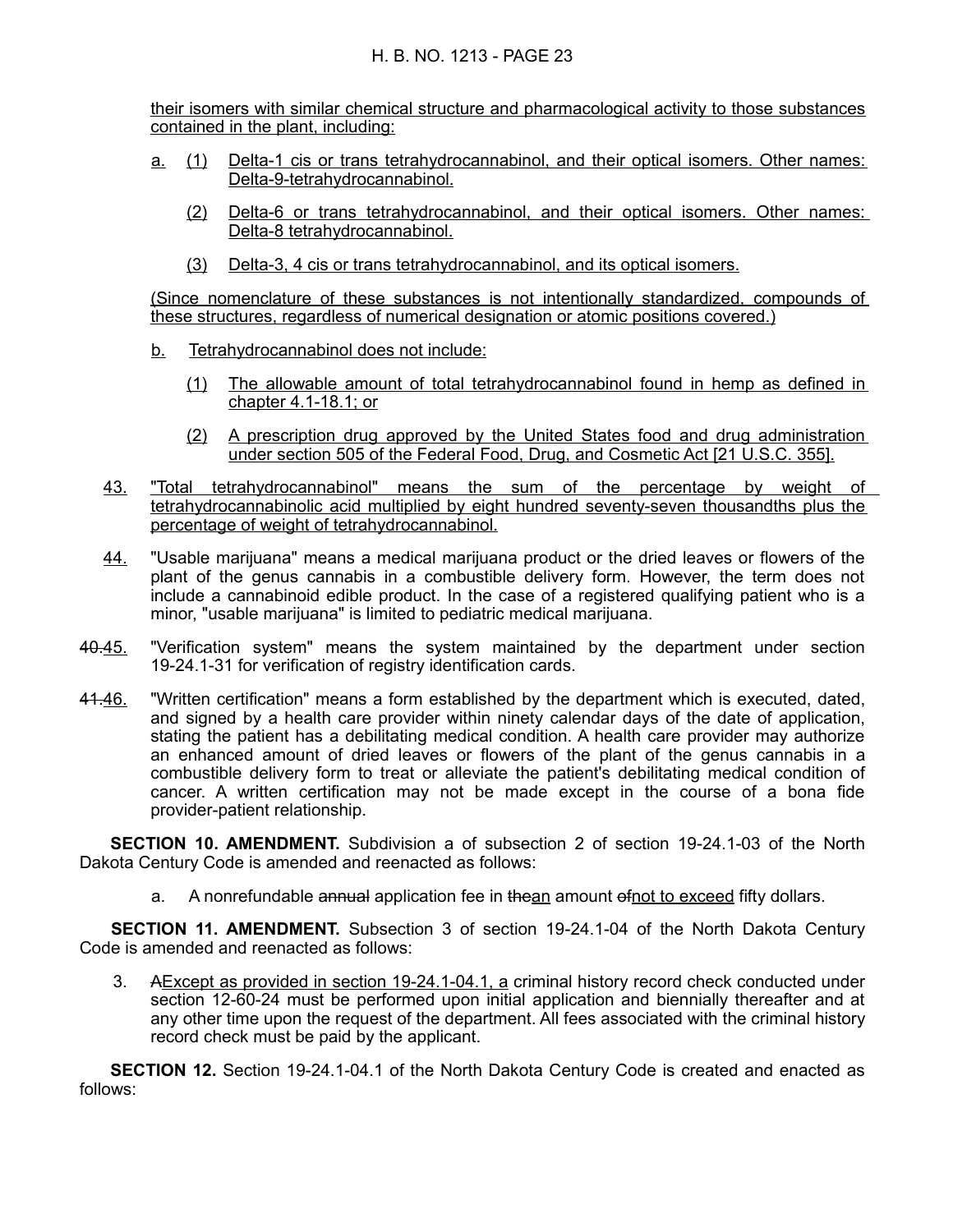# **19 - 24.1 - 04.1. Designated caregivers - Criminal history record check exemption.**

The department may waive the requirement for a registered designated caregiver to obtain a criminal history record check under section 12-60-24 if the registered designated caregiver is solely assisting a registered qualifying patient whose debilitating medical condition is a terminal illness. A registered designated caregiver seeking a waiver under this section shall provide the department with a written statement attesting the caregiver has not been convicted of a drug-related misdemeanor offense within the five years preceding the date of application or a felony offense. If a waiver is issued under this section, the registered designated caregiver's registry identification card is valid for a period not to exceed six months.

**SECTION 13. AMENDMENT.** Section 19-24.1-10 of the North Dakota Century Code is amended and reenacted as follows:

#### **19-24.1-10. Cardholders - Notification of change.**

- 1. Within ten calendar days of the change, in a manner prescribed by the department, a registered qualifying patient or registered designated caregiver shall notify the department of any of the following:
	- a. A change in the cardholder's name or address;
	- b. Knowledge of a change that would render the registered qualifying patient no longer eligible to participate in the medical marijuana program;
	- c. Knowledge of a change that results in the registered qualifying patient's health care provider no longer meeting the definition of the term "health care provider" as defined under section 19-24.1-01; or
	- d. Knowledge of a change that renders the registered qualifying patient's registered designated caregiver no longer eligible to participate in the medical marijuana program.
- 2. If a registered qualifying patient seeks to change the patient's designated caregiver, the registered qualifying patient shall notify the department in writing of this change.
- 3. If a cardholder loses the cardholder's registry identification card, the cardholder shall notify the department in writing within twenty-four hours of becoming aware of the loss.
- 4. If a registered qualifying patient is unable to make a notification required under this section due to age or medical condition, that patient's registered designated caregiver or the individual responsible for making medical decisions for that patient shall provide the notification.
- 5. If the department receives notification of an item listed in this section and the nature of the item reported does not affect a cardholder's eligibility, the department shallmay issue the cardholder a new registry identification card with a new random ten-digit alphanumericidentification number within twenty calendar days of approving the updated information and the cardholder shallmay pay a fee, not to exceed twenty-five dollars. If a cardholder notifying the department is a registered qualifying patient who has a registered designated caregiver, the department shall issue the patient's registered designated caregiver a new registry identification card within twenty calendar days of approving the updated information.
- 6. If the department receives notification of an item listed in this section and the nature of the item reported makes the cardholder ineligible, the cardholder's registry identification card becomes void immediately upon notification of the department and the registered cardholder shall dispose of any usable marijuana in the cardholder's possession within fifteen calendar days, in accordance with rules adopted under this chapter.
- 7. A registered qualifying patient's certifying health care provider may notify the department in writing if the health care provider's registered qualifying patient no longer has a debilitating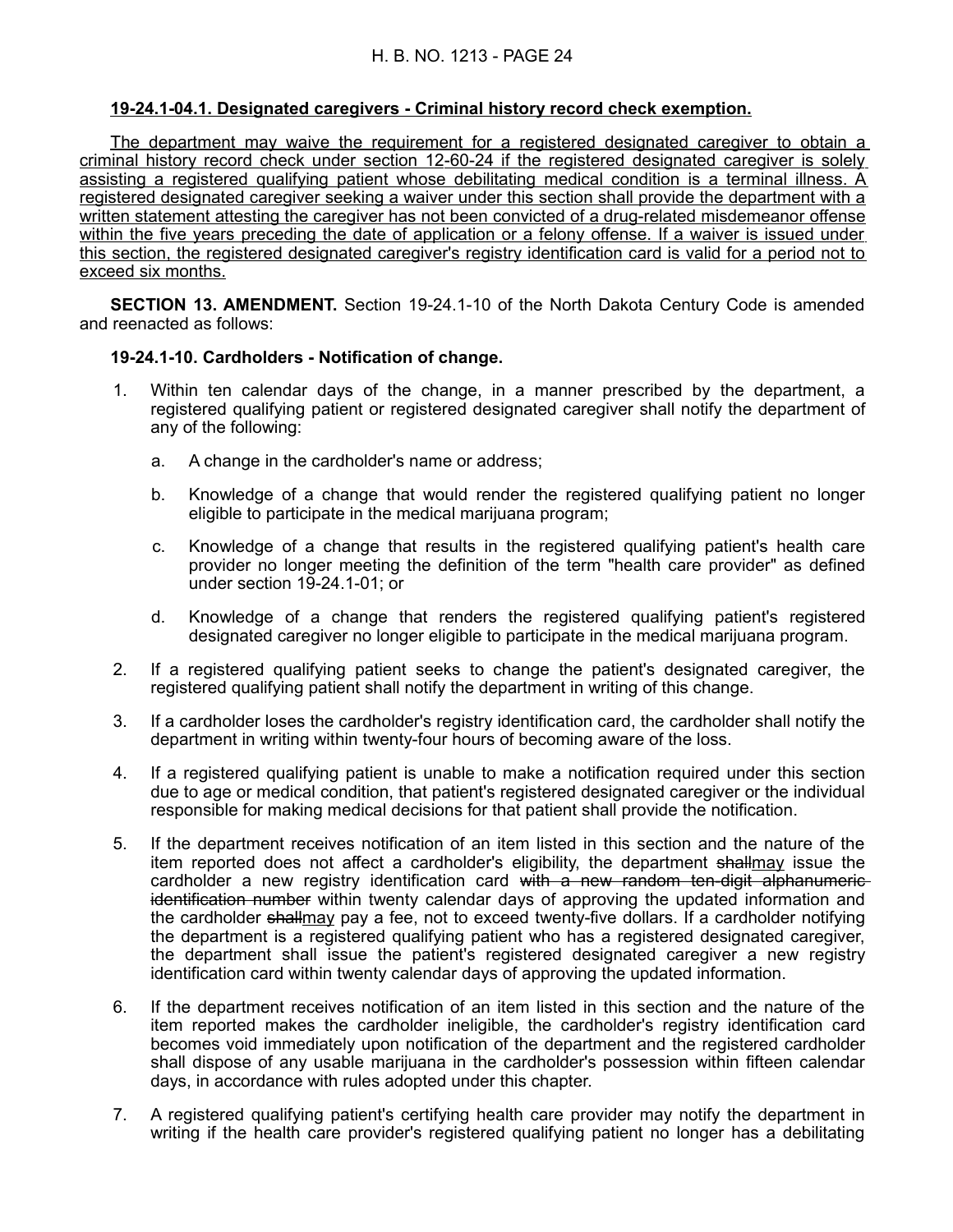medical condition. The health care provider may notify the department if a bona fide providerpatient relationship ceases to exist. TheExcept if the bona fide provider-patient relationship is terminating due to the health care provider moving to a location where it is not suitable to continue the bona fide provider-patient relationship, the qualifying patient's registry identification card becomes void immediately upon the health care provider's notification of the department and. If the bona fide provider-patient relationship is terminating due to the health care provider moving to a location where it is not suitable to continue the bona fide providerpatient relationship, the qualifying patient's registry identification card is void if the registered qualifying patient fails to establish a new bona fide provider-patient relationship within sixty days of the department receiving notice from the original health care provider. If the registry identification card is voided under this subsection, the registered qualifying patient shall dispose of any usable marijuana in the cardholder's possession within fifteen calendar days, in accordance with rules adopted under this chapter.

**SECTION 14. AMENDMENT.** Section 19-24.1-13 of the North Dakota Century Code is amended and reenacted as follows:

#### **19-24.1-13. Compassion centers - Authority.**

- 1. The activities of a manufacturing facility are limited to producing and processing and to related activities, including acquiring, possessing, storing, transferring, and transporting marijuana and usable marijuana, for the sole purpose of selling usable marijuana to a dispensary.
- 2. The activities of a dispensary are limited to purchasing usable marijuana from a manufacturing facility, and related activities, including storing, delivering, transferring, and transporting usable marijuana, for the sole purpose of dispensing usable marijuana to a registered qualifying patient, directly or through the registered qualifying patient's registered designated caregiver. The activities of a dispensary include providing educational material and selling usable marijuana related supplies to a registered qualifying patient or a registered designated caregiver.
- 3. An individual or organization may not hold an ownership interest in:
	- a. More than one manufacturing facility.
	- b. More than four dispensaries.
	- c. More than one dispensary within a twenty-mile [32.19 kilometer] radius of another dispensary.
- 4. An agreement may not be entered between a manufacturing facility and dispensary whereby a dispensary agrees to limit purchases or sales of usable marijuana to one manufacturing facility.

**SECTION 15. AMENDMENT.** Paragraph 2 of subdivision d of subsection 1 of section 19-24.1-14 of the North Dakota Century Code is amended and reenacted as follows:

> (2) Evidence the physical address of the proposed compassion center is not located within one thousand feet [604.80304.80 meters] of a property line of a pre-existing public or private school.

**SECTION 16. AMENDMENT.** Subdivision a of subsection 1 of section 19-24.1-15 of the North Dakota Century Code is amended and reenacted as follows:

a. A certification fee, made payable to the "North Dakota State Department of Health, Medical Marijuana Program", in thean amount of not to exceed ninety thousand dollars for a dispensary and one hundred ten thousand dollars for a manufacturing facility.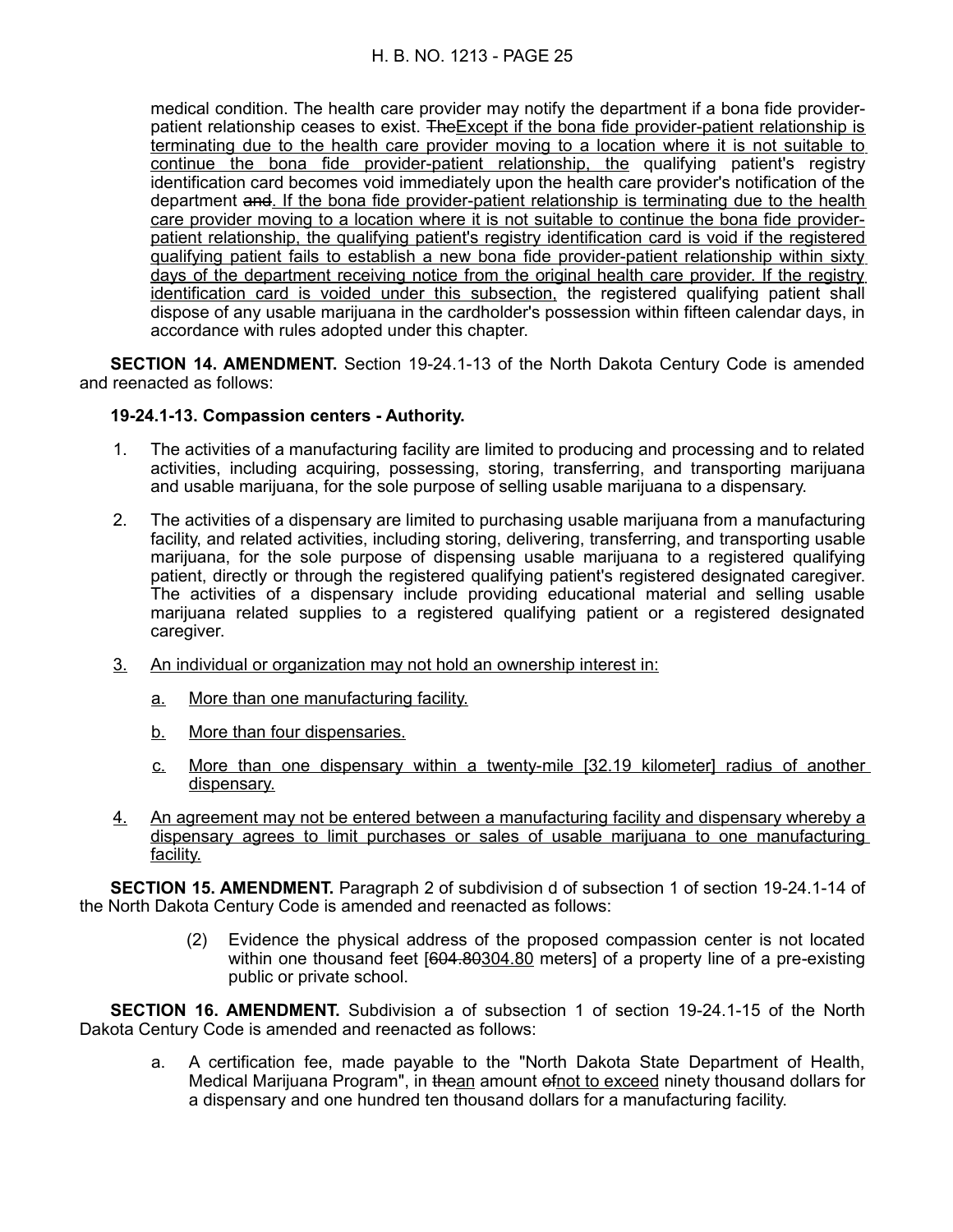**SECTION 17. AMENDMENT.** Subdivision a of subsection 2 of section 19-24.1-16 of the North Dakota Century Code is amended and reenacted as follows:

a. The compassion center submits a renewal fee, in the an amount of not to exceed ninety thousand dollars for a dispensary and one hundred ten thousand dollars for a manufacturing facility, which the department shall refund if the department rejects the renewal application;

**SECTION 18. AMENDMENT.** Section 19-24.1-17 of the North Dakota Century Code is amended and reenacted as follows:

#### **19-24.1-17. Compassion centers - Registration certificates nontransferable - Notification of changes.**

- 1. A registration certificate authorizing operation of a compassion center may not be transferred to another person. Unless a compassion center applies for and receives an amended registration certificate authorizing operation of a compassion center, the registration certificate is void if there is a change in ownership of the compassion center, there is a change in the authorized physical location of the compassion center, or if the compassion center discontinues operationUpon application of a compassion center to the department, a registration certificate of a compassion center may be amended to authorize a change in the authorized physical location of the compassion center, or to amend the ownership or organizational structure of the compassion center with the registration certificate. A compassion center shall provide the department written notice of any change described under this section at least sixty calendar days before the proposed effective date of the change.
- 2. A compassion center shall provide the department a written notice of any change described under this section at least sixty calendar days before the proposed effective date of the change. The department shall authorize the use of additional structures located within five hundred feet [152.40 meters] of the location described in the original application, unless the department makes an affirmative finding the use of additional structures would jeopardize public health or safety or would result in the compassion center being within one thousand feet [304.80 meters] of a property line of a pre-existing public or private school. The department may waive all or part of the required advance notice to address emergent or emergency situationsA registration certificate authorizing the operation of a compassion center is void by a change in ownership, substantial corporate change, change in location, or discontinued operation, without prior approval of the department. The department may adopt rules allowing for certain types of changes in ownership without the need for prior written approval from the department.
- 3. The department shall authorize the use of additional structures located within five hundred feet [152.40 meters] of the location described in the original application, unless the department makes an affirmative finding the use of additional structures would jeopardize public health or safety or would result in the cannabis business being within one thousand feet [304.80 meters] of a property line of a pre-existing public or private school. The department may waive all or part of the required advance notice to address emergent or emergency situations.

**SECTION 19. AMENDMENT.** Subsection 4 of section 19-24.1-18 of the North Dakota Century Code is amended and reenacted as follows:

4. The department shall notify the compassion center in writing of the purpose for denying a compassion center agent application for a registry identification card. The department shall deny an application if the agentapplicant fails to meet the registration requirements or to provide the information required, if the applicant previously had a registry identification card revoked, or if the department determines the information provided is false. The cardholder may appeal a denial or revocation of a registry identification card to the district court of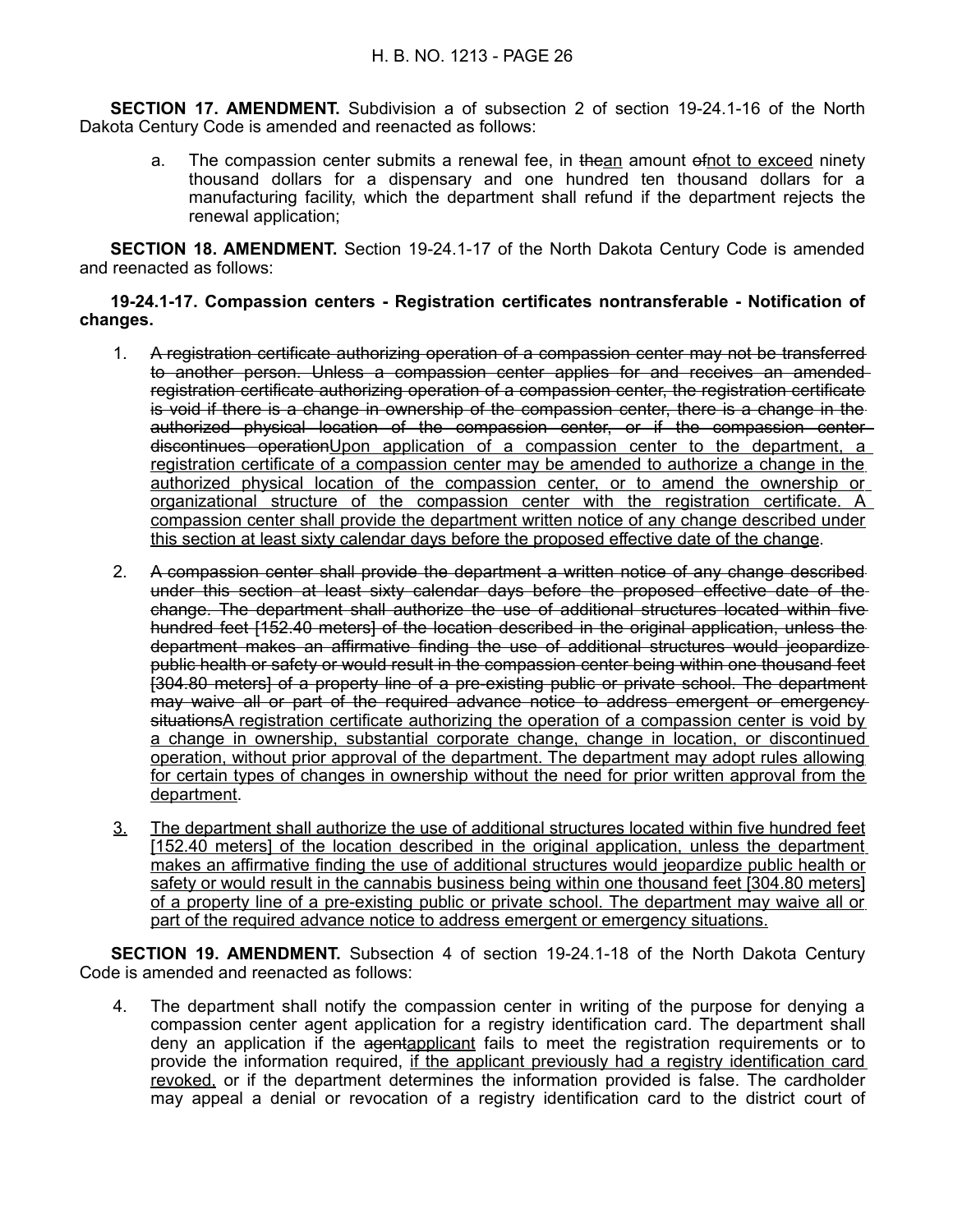Burleigh County for hearing. The court may authorize the cardholder to appear by reliable electronic means.

**SECTION 20. AMENDMENT.** Subsection 2 of section 19-24.1-20 of the North Dakota Century Code is amended and reenacted as follows:

2. In addition to any other penalty applicable in law, a manufacturing facility or a manufacturing facility agent is guilty of a class B felony for intentionally selling or otherwise transferring marijuana or usable marijuana in any form, to a person other than a dispensary, or for internationallyintentionally selling or otherwise transferring marijuana in any form other than usable marijuana, to a dispensary. A person convicted under this subsection may not continue to be affiliated with a compassion center and is disqualified from further participation under this chapter.

**SECTION 21. AMENDMENT.** Subsection 3 of section 19-24.1-26 of the North Dakota Century Code is amended and reenacted as follows:

3. A compassion center shall conduct inventories of marijuana and usable marijuana at the authorized location at the frequency and in the manner provided by rules adopted under this chapter. If an inventory results in the identification of a discrepancy, the compassion center shall notify the department immediately and appropriate law enforcement authorities immediatelywithin seventy-two hours. A compassion center shall document each inventory conducted by the compassion center.

**SECTION 22. AMENDMENT.** Subsection 2 of section 19-24.1-37 of the North Dakota Century Code is amended and reenacted as follows:

- 2. Information kept or maintained by the department may be disclosed as necessary for:
	- a. The verification of registration certificates and registry identification cards under this chapter;
	- b. Submission of the annual report required by this chapter;
	- c. Submission to the North Dakota prescription drug monitoring program;
	- d. Notification of state or local law enforcement of apparent criminal violation of this chapter;
	- e. Notification of state and local law enforcement about falsified or fraudulent information submitted for purposes of obtaining or renewing a registry identification card; or
	- f. Notification of the North Dakota board of medicine or North Dakota board of nursing if there is a reason to believe a health care provider provided a written certification and the department has reason to believe the health care provider otherwise violated this chapter; or
	- g. Data for statistical purposes in a manner such that an individual or compassion center is not identified.

**SECTION 23. AMENDMENT.** Section 19-24.1-39 of the North Dakota Century Code is amended and reenacted as follows:

#### **19-24.1-39. Report to legislative management.**

Annually, the department shall submit to the legislative management a report that does not disclose any identifying information about registered cardholders, compassion centers, or health care providers, but contains the following information:

1. The number of registry identification card applications and renewals;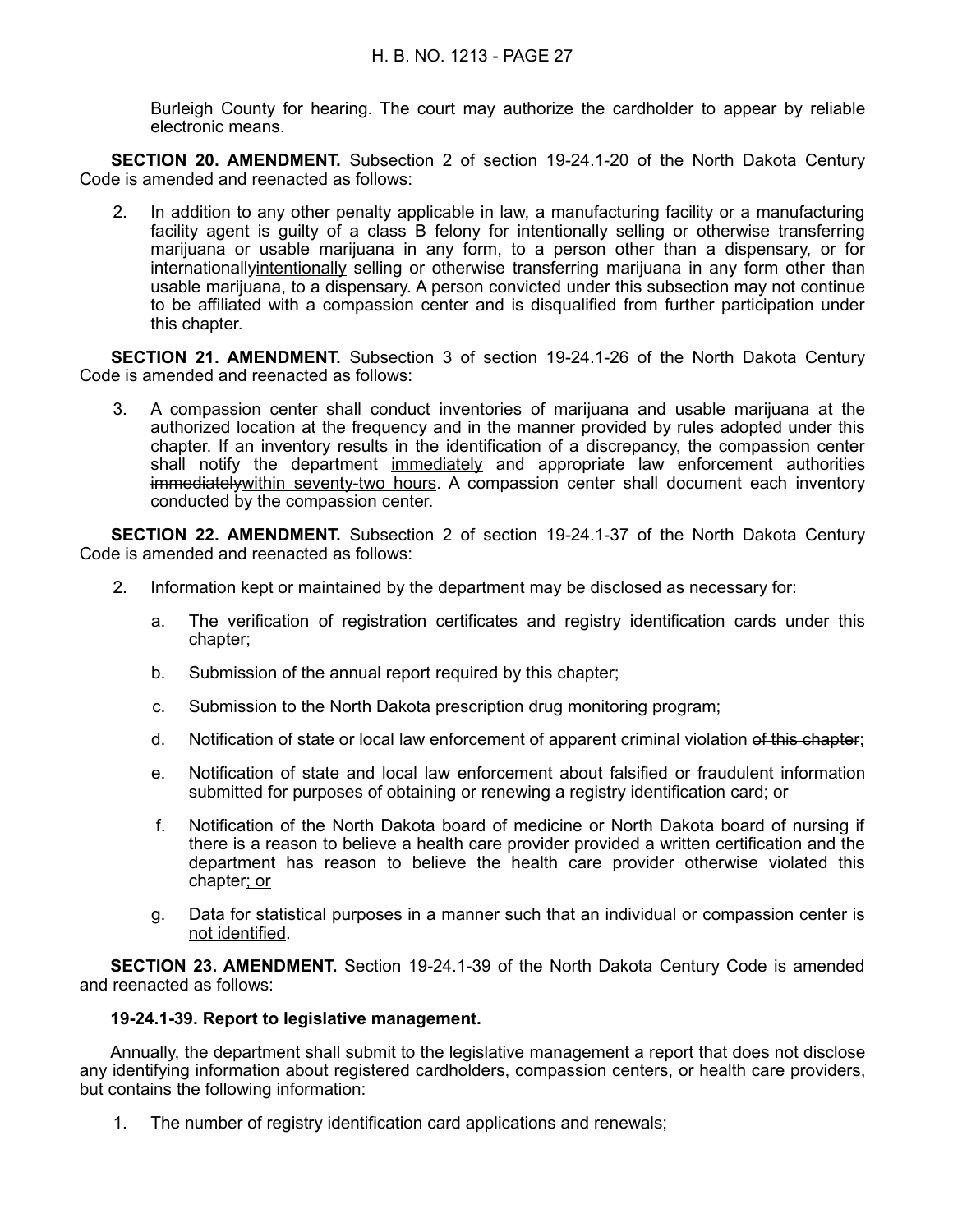- 2. The number of registered qualifying patients and, registered designated caregivers, and registered compassion center agents;
- 3. The nature of the debilitating medical conditions of the registered qualifying patients;
- 4. The number of registry identification cards revoked;
- 5. The number of health care providers providing written certifications for qualifying patients;
- 6. The number of compassionate carecompassion centers; and
- 7. Any expenses incurred and revenues generated by the department from the medical marijuana program; and
- 8. Data for statistical purposes in a manner so that an individual person is not identifiable.

**SECTION 24. AMENDMENT.** Subsection 1 of section 39-20-01 of the North Dakota Century Code is amended and reenacted as follows:

1. Any individual who operates a motor vehicle on a highway or on public or private areas to which the public has a right of access for vehicular use in this state is deemed to have given consent, and shall consent, subject to the provisions of this chapter, to a chemical test, or tests, of the blood, breath, salivaoral fluid, or urine for the purpose of determining the alcohol concentration or presence of other drugs, or combination thereof, in the individual's blood, breath, salivaoral fluid, or urine. As used in this chapter, the word "drug" means any drug or substance or combination of drugs or substances which renders an individual incapable of safely driving, and the words "chemical test" or "chemical analysis" mean any test to determine the alcohol concentration or presence of other drugs, or combination thereof, in the individual's blood, breath, or urine, approved by the director of the state crime laboratory or the director's designee under this chapter.

**SECTION 25. EMERGENCY.** This Act is declared to be an emergency measure.